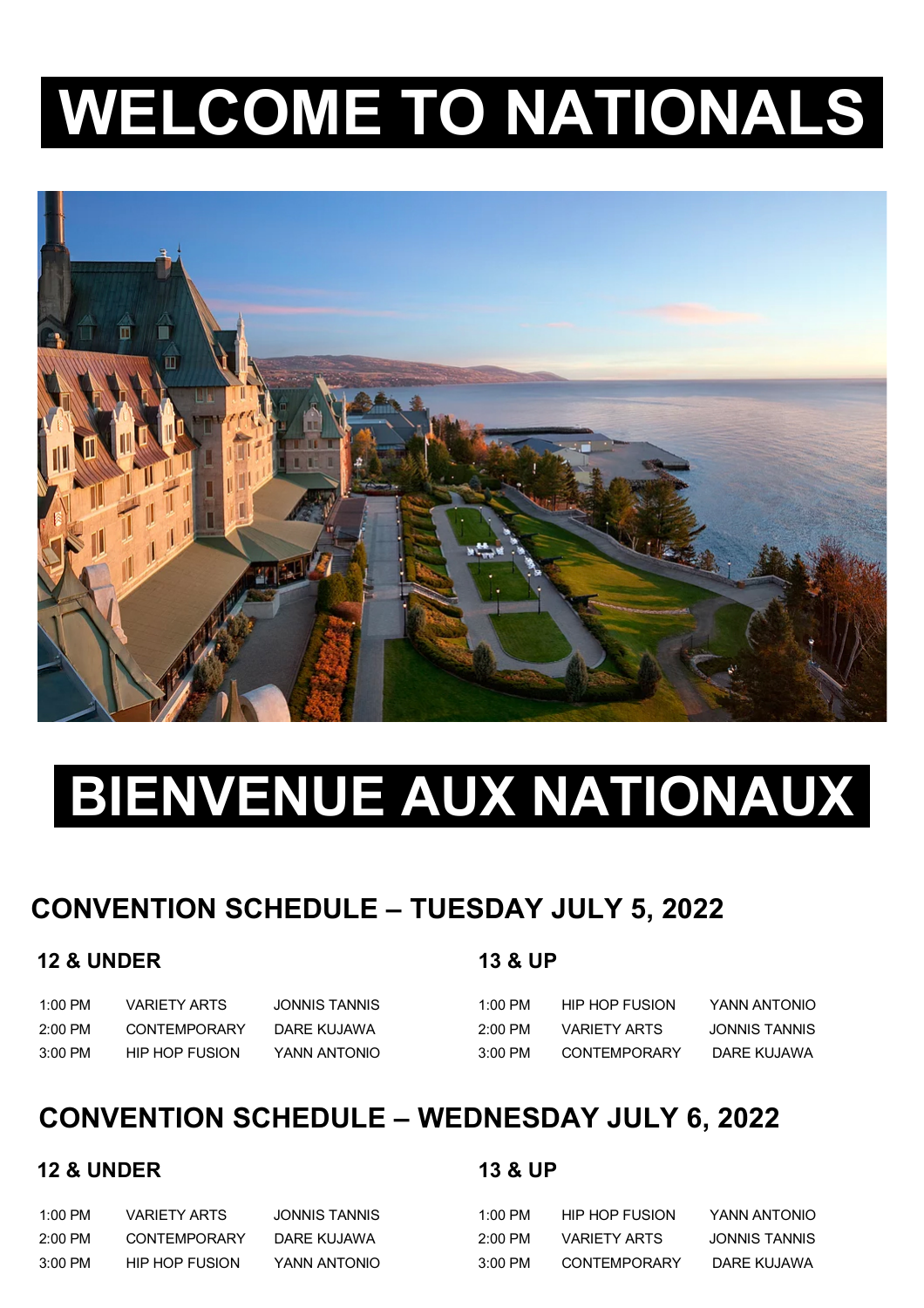# **NATIONALS - JULY 5, 2022 / NATIONAUX - 5 JUILLET, 2022**

|              |                                      | <b>10 - 12 CONTEMPORARY GROUPS</b>    | <b>DANCERS</b>                                                                                                                                      | <b>TEACHER</b>                           |
|--------------|--------------------------------------|---------------------------------------|-----------------------------------------------------------------------------------------------------------------------------------------------------|------------------------------------------|
| 1            | 09:00 AM                             | CONCRETE JUNGLE K 7                   | ADÈLE BLANCHARD, ELLIE CARREAU, JOSIANE<br>CORMIER, KARISSA BELLIVEAU, MAEVE MELANSON,<br>MIYA GAUTHIER, VENESSA COMEAU                             | <b>KARINE BERRY</b>                      |
| $\mathbf{2}$ |                                      | 09:05 AM VILLANS K 5                  | AIVA GAUTHIER, AUDREY MCINTYRE, CÉLINE<br>TREMBLAY, JADE MALENFANT, MIKAELLE<br><b>GAUTREAU</b>                                                     | <b>KARINE BERRY</b>                      |
|              |                                      | 13 - 14 CONTEMPORARY GROUPS           | <b>DANCERS</b>                                                                                                                                      | <b>TEACHER</b>                           |
| 3            | 09:10 AM                             | HUMAN WAY<br>K 7                      | ELYSSA THÉRIAULT, ÈVE PAGE, KIMBERLY<br>GALLANT, LILIA POITRAS, MIA GAUVIN, ZOÉ<br>LEBLANC, ZOÉ RICHARD                                             | <b>KARINE BERRY</b>                      |
| 4            | 09:15 AM                             | GOOD JOBA 9                           | ALYA DOYLE, ALYSSA LALONDE, ALYSSIA<br>TURGEON, ANALIE CLÉMENT, FIONA<br>CLEMENHAGEN, FLORENCE FECTEAU, LÉA LABBÉ,<br>LORIANNE MOLLOY, NOÉMIE PILON | LAURIANNE FORGET                         |
| 5            |                                      | 09:20 AM BRAVE A 6                    | ALEXIA RANCOURT, ANABELLE MOLLOY, CORALIE<br>CHAMPAGNE, EMMA ROCQUE, KEYSHA<br>ARMSTRONG, MARILOU BISSON                                            | KYLIE BELLEY                             |
| 6            | 09:25 AM                             | ENDELUSION E 5                        | ALEXIA LACHANCE, EVE ST-PIERRE, MARIE<br>LASSONDE, NOÉMY PERRAS, PETYA KABOVA                                                                       | NOEMIE BOUCHER, NOEMIE<br><b>BOUCHER</b> |
|              |                                      | <b>16 - 18 CONTEMPORARY GROUPS</b>    | <b>DANCERS</b>                                                                                                                                      | <b>TEACHER</b>                           |
| $7^{\circ}$  | 09:30 AM                             | WAIT FOR IT A 6                       | CHARLIE-ANN LAVOIE, ELLIE MOLLOY, MARYLOU<br>LEBLANC, RAFAËLLE CHÉNIER-GAUDET, SABRINA<br>CHAURET-PERRIER, SOLVEIG LANGLOIS                         | <b>AMY POIRIER</b>                       |
| 8            | 09:35 AM                             | UNBLURRED E 7                         | LIVIA BRAULT, LORIANNE DESGROSEILLERS,<br>MACKENZIE GAUTHIER, MARIANNE LARIVIÈRE,<br>MARIE-JEANNE PREMEC, RYLEIGH MAYO, S VIAU                      | NOEMIE BOUCHER, NOËMIE<br><b>BOUCHER</b> |
| 9            | 09:40 AM                             | IN THIS SHIRT F 6                     | ARIANE SIGOUIN, CATHERINE ARCHAMBAULT,                                                                                                              | JONATHAN ARCHAMBAULT                     |
|              |                                      |                                       | MÉGANE ROBERTSON, MEGGIE PAQUET, MELINA<br>COURVILLE, NADIA COURVILLE                                                                               |                                          |
|              |                                      | <b>11 YEAR CONTEMPORARY DUO/TRIOS</b> | <b>DANCERS</b>                                                                                                                                      | <b>TEACHER</b>                           |
| 10           | 09:45 AM                             | THE DOWN FALL<br>F.<br>3              | ALEXYA FAUBERT, MARIA SAVOIE, NOEMIE PAQUET                                                                                                         | <b>NADIA COURVILLE</b>                   |
|              |                                      | <b>14 - 15 CONTEMPORARY DUO/TRIOS</b> | <b>DANCERS</b>                                                                                                                                      | TEACHER                                  |
| 11           | 09:48 AM                             | PRETTY PICTURES O<br>3                | AMÉLIE LAROCHE, DANICA LAROCHE, OLIVIA<br>LAROCHE                                                                                                   | <b>BRIANA RAGOGNA</b>                    |
| 12           | 09:52 AM                             | THEY DON'T LISTEN A 3                 | ELLIE MOLLOY, MARYLOU LEBLANC, SABRINA<br><b>CHAURET-PERRIER</b>                                                                                    | AMY POIRIER                              |
|              |                                      | <b>16 - 19 CONTEMPORARY DUO/TRIOS</b> | <b>DANCERS</b>                                                                                                                                      | <b>TEACHER</b>                           |
| 13           | 09:55 AM                             | COG IN THE MACHINE<br>3<br>N          | HEIDI NADEAU, SOPHIA NADEAU, VICTORIA PAPP                                                                                                          | ALICE JACKSON                            |
| 14           | 09:59 AM                             | MELDANE ET RYLEIGH E<br>2             | MELDANE BENOIT, RYLEIGH MAYO                                                                                                                        | NOËMIE BOUCHER                           |
| 15           | 10:02 AM                             | MOVEMENT H 2                          | SOPHIE KOLISNYK-TOD, WEI AN LAU                                                                                                                     | WEI AN LAU, SOPHIE<br>KOLISNYK-TOD       |
|              |                                      | <b>11 - 12 CONTEMPORARY SOLOS</b>     | <b>DANCERS</b>                                                                                                                                      | <b>TEACHER</b>                           |
| 16           | 10:06 AM<br><b>RAINBOW</b><br>$\Box$ | SOMEWHERE OVER THE<br>$\mathbf{1}$    | ELIZA DALE                                                                                                                                          | <b>VALLEY DANCEWORKS INC</b>             |
| 17           | 10:09 AM                             | MYRIAD A<br>$\overline{1}$            | <b>EMMA ROCQUE</b>                                                                                                                                  | <b>AMY POIRIER</b>                       |
| 18           | 10:12 AM                             | TIME IN A BOTTLE O 1                  | OLIVIA LAROCHE                                                                                                                                      | <b>BRIANA RAGOGNA</b>                    |
| 19           | 10:15 AM                             | TO THIS DAY F 1                       | <b>NOEMIE PAQUET</b>                                                                                                                                | NADIA COURVILLE                          |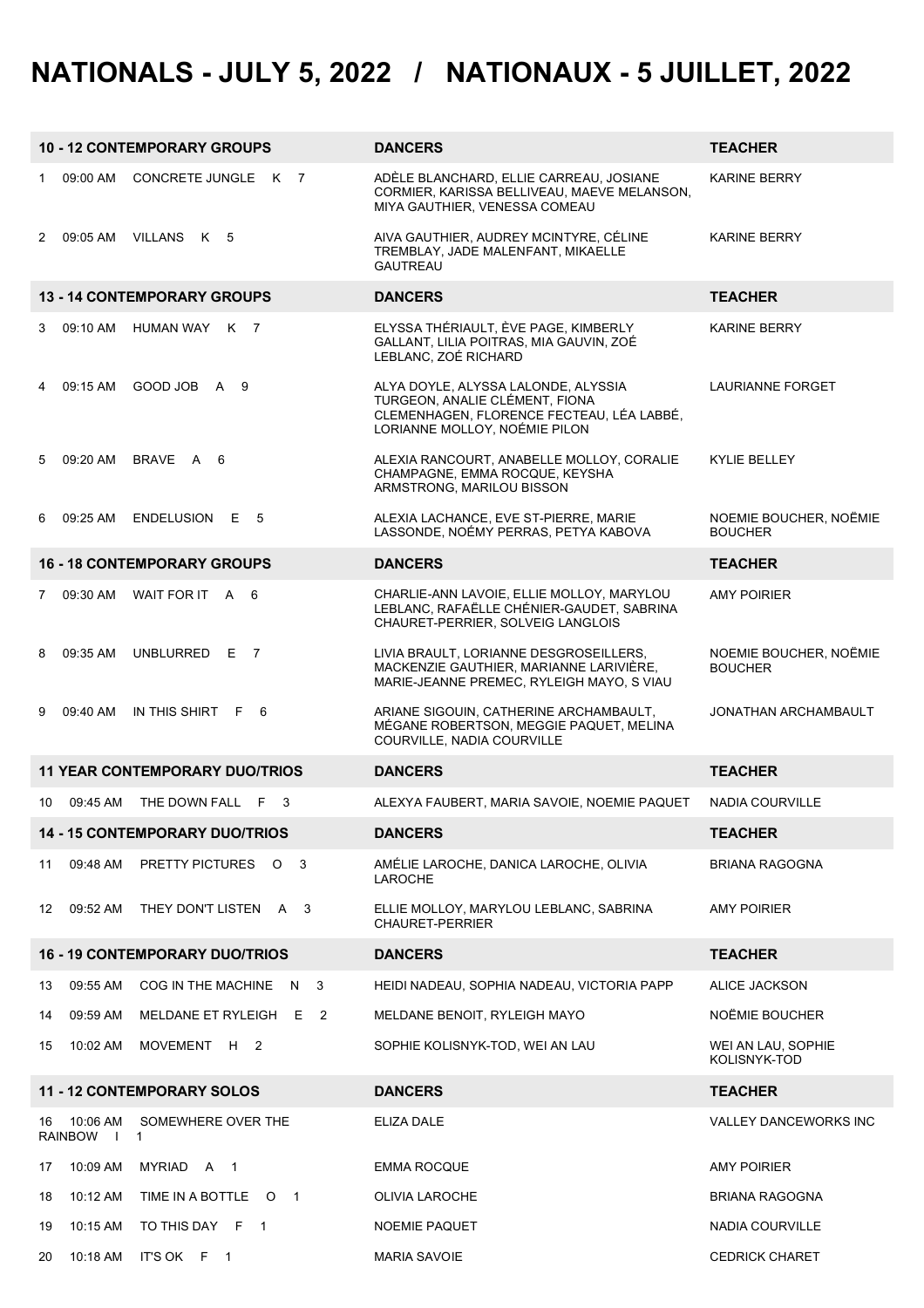|    |          | 13 - 15 JR/SR CONTEMPORARY SOLOS                   | <b>DANCERS</b>            | <b>TEACHER</b>                                            |
|----|----------|----------------------------------------------------|---------------------------|-----------------------------------------------------------|
| 21 | 10:21 AM | ALMOST OVER<br>K 1                                 | ÈVE PAGE                  | <b>KARINE BERRY</b>                                       |
| 22 | 10:24 AM | THIS IS MY HAND F 1                                | <b>MEGGIE PAQUET</b>      | CATHERINE ARCHAMBAULT                                     |
| 23 | 10:27 AM | LIVIA E<br>$\overline{\phantom{1}}$                | LIVIA BRAULT              | NOËMIE BOUCHER                                            |
| 24 | 10:30 AM | <b>REMINDS ME</b><br>A<br>$\overline{\phantom{1}}$ | SABRINA CHAURET-PERRIER   | LAURIANNE FORGET                                          |
| 25 | 10:33 AM | RECOVER A<br>$\overline{1}$                        | <b>MARYLOU LEBLANC</b>    | <b>AMY POIRIER</b>                                        |
| 26 | 10:36 AM | <b>TRAIN WRECK</b><br>K<br>$\overline{1}$          | ZOÉ RICHARD               | NINA BELLIVEAU BOUCHER                                    |
|    |          | <b>14 - 16 NOVICE CONTEMPORARY SOLOS</b>           | <b>DANCERS</b>            | <b>TEACHER</b>                                            |
| 27 | 10:39 AM | LAST FOREVER A<br>$\overline{\phantom{1}}$         | ANABELLE MOLLOY           | <b>AMY POIRIER</b>                                        |
| 28 | 10:42 AM | LORIANNE<br>Е<br>$\overline{1}$                    | LORIANNE DESGROSEILLERS   | <b>LORIANNE</b><br><b>DESGROSEILLIERS</b>                 |
| 29 | 10:45 AM | MARIANNE E<br>$\overline{1}$                       | <b>MARIANNE LARIVIERE</b> | <b>MARIANNE LARIVIERE</b>                                 |
| 30 | 10:48 AM | TAKE ME BACK A<br>$\mathbf{1}$                     | ELLIE MOLLOY              | <b>AMY POIRIER</b>                                        |
|    |          | <b>16 - 17 JUNIOR CONTEMPORARY SOLOS</b>           | <b>DANCERS</b>            | <b>TEACHER</b>                                            |
| 31 | 10:51 AM | OH MY GOD<br>$\mathsf{P}$<br>$\overline{1}$        | <b>FLORENCE MERCIER</b>   | <b>JOANIE GAUTHIER</b>                                    |
| 32 | 10:54 AM | NICEST THING<br>$\overline{\phantom{0}}$<br>D      | <b>JACQUELINE SEITZ</b>   | STEPHANIE TAM                                             |
|    |          |                                                    |                           |                                                           |
| 33 | 10:57 AM | I FOUND LOVE<br>- F<br>$\overline{1}$              | <b>ARIANE SIGOUIN</b>     | <b>ARIANE SIGOUIN</b>                                     |
|    |          | <b>16 - 17 SENIOR CONTEMPORARY SOLOS</b>           | <b>DANCERS</b>            | <b>TEACHER</b>                                            |
| 34 | 11:00 AM | RYLEIGH<br>E<br>$\overline{\phantom{1}}$           | <b>RYLEIGH MAYO</b>       | NOEMIE BOUCHER.<br>RYLEIGH MAYO, NOËMIE<br><b>BOUCHER</b> |
| 35 | 11:03 AM | SORRY<br>$\overline{\phantom{1}}$<br>$\Box$        | RACHEL MONTAGUE           | VALLEY DANCEWORKS INC                                     |
| 36 | 11:06 AM | MELDANE<br>E<br>$\overline{1}$                     | <b>MELDANE BENOIT</b>     | NOEMIE BOUCHER, NOËMIE<br><b>BOUCHER</b>                  |
| 37 | 11:09 AM | SAME LIES<br>A 1                                   | <b>SOLVEIG LANGLOIS</b>   | <b>AMY POIRIER</b>                                        |
| 38 | 11:12 AM | UNTIL WE GO DOWN N 1                               | SOPHIA NADEAU             | SOPHIA NADEAU                                             |
|    |          | <b>18 - 19 SENIOR CONTEMPORARY SOLOS</b>           | <b>DANCERS</b>            | <b>TEACHER</b>                                            |
| 39 | 11:15 AM | WORK SONG   1                                      | <b>KRISTY SWYER</b>       | VALLEY DANCEWORKS INC                                     |
| 40 | 11:18 AM | MORE   1                                           | <b>MORGAN JANES</b>       | VALLEY DANCEWORKS INC                                     |
| 41 | 11:21 AM | MEQ E<br>$\overline{1}$                            | MARIE-EVE QUENNEVILLE     | MARIE-EVE QUENNEVILLE                                     |
|    |          | <b>20 - 22 CONTEMPORARY SOLOS</b>                  | <b>DANCERS</b>            | <b>TEACHER</b>                                            |
| 42 | 11:24 AM | <b>NEUROSIS</b><br>H 1                             | WEI AN LAU                | WEI AN LAU                                                |

#### **CRYSTAL AWARDS PRESENTATION @ 11:30 AM**

#### **REMISE DES TROPHÉES DE CRYSTAL @ 11:30 AM**

| <b>16 - 17 LYRICAL GROUPS</b> |  |                                      |  |  | <b>DANCERS</b>                                                                                                              | <b>TEACHER</b> |
|-------------------------------|--|--------------------------------------|--|--|-----------------------------------------------------------------------------------------------------------------------------|----------------|
|                               |  | 44 05:30 PM JUST THE WAY YOU ARE A 6 |  |  | CHARLIE-ANN LAVOIE, ELLIE MOLLOY, MARYLOU<br>LEBLANC, RAFAËLLE CHÉNIER-GAUDET, SABRINA<br>CHAURET-PERRIER, SOLVEIG LANGLOIS | AMY POIRIER    |
|                               |  | 45 05:35 PM CHASING A FEELING F 5    |  |  | ARIANE SIGOUIN. MEAGHAN ROBERTSON, MEGGIE<br>PAQUET. MELINA COURVILLE. NADIA COURVILLE                                      | CHLOE GERARD   |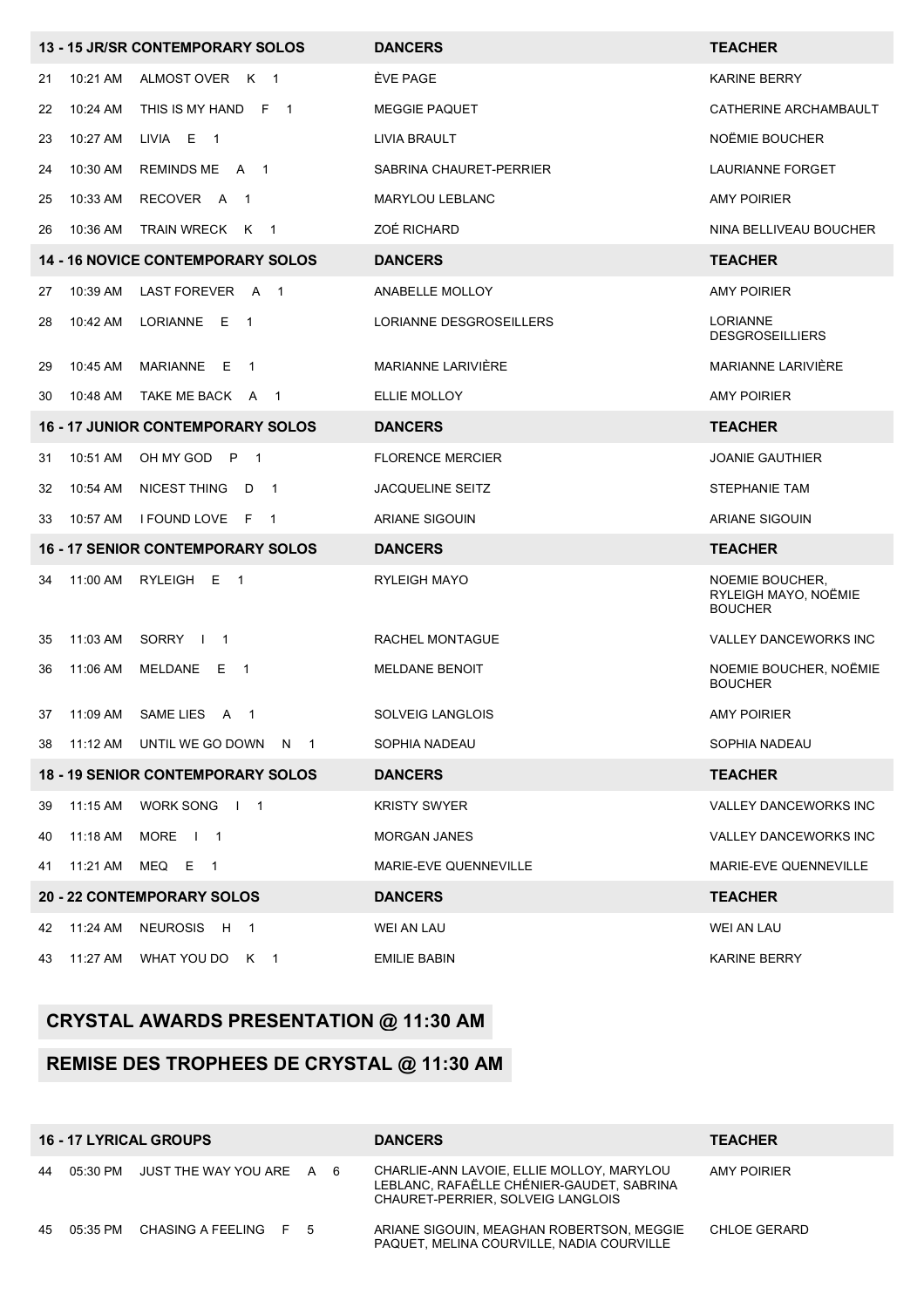|    |                       | 7 - 8 LYRICAL DUO/TRIOS                                    | <b>DANCERS</b>                                                                              | <b>TEACHER</b>                     |
|----|-----------------------|------------------------------------------------------------|---------------------------------------------------------------------------------------------|------------------------------------|
| 46 | 05:40 PM              | HERE COMES THE SUN<br>$\begin{array}{ccc} & 2 \end{array}$ | AVERY LEWIS, QUINN DOODY                                                                    | VALLEY DANCEWORKS INC              |
| 47 | 05:43 PM              | A MILLION DREAMS<br>$\frac{1}{2}$                          | JOLIE LINSTEAD, KAYLEE RUMBOLT                                                              | VALLEY DANCEWORKS INC              |
|    |                       | <b>11 YEAR LYRICAL DUO/TRIOS</b>                           | <b>DANCERS</b>                                                                              | <b>TEACHER</b>                     |
| 48 | 05:47 PM              | COUNT ON ME<br>$\begin{array}{ccc} & 2 \end{array}$        | ELIZA DALE, SOPHIE ROSE BURTON                                                              | <b>VALLEY DANCEWORKS INC</b>       |
|    |                       | <b>19 YEAR LYRICAL DUO/TRIOS</b>                           | <b>DANCERS</b>                                                                              | <b>TEACHER</b>                     |
| 49 |                       | 05:50 PM AS THE WORLD CAVES IN<br>2<br>H                   | SOPHIE KOLISNYK-TOD, WEI AN LAU                                                             | WEI AN LAU, SOPHIE<br>KOLISNYK-TOD |
|    |                       | 8 - 9 YEAR LYRICAL SOLOS                                   | <b>DANCERS</b>                                                                              | <b>TEACHER</b>                     |
| 50 | 05:54 PM              | <b>FIGHT SONG</b><br>$\sqrt{1}$                            | ANNABELLE SHEPPARD-VOISEY                                                                   | VALLEY DANCEWORKS INC              |
| 51 |                       | 05:57 PM IN THE SKY A 1                                    | ÉLISABETH CHARTRAND                                                                         | <b>AMY POIRIER</b>                 |
|    | 10 - 11 LYRICAL SOLOS |                                                            | <b>DANCERS</b>                                                                              | <b>TEACHER</b>                     |
| 52 | 06:00 PM              | TRUST IN FAIRYDUST   1                                     | SOPHIE ROSE BURTON                                                                          | <b>VALLEY DANCEWORKS INC</b>       |
| 53 | 06:03 PM              | HUMAN BEINGS K 1                                           | ELLIE CARREAU                                                                               | <b>KARINE BERRY</b>                |
| 54 | 06:06 PM              | ANGEL BY THE WINGS G<br>$\overline{1}$                     | <b>BRIELLE HAYE</b>                                                                         | <b>CASSIDY PRETTY</b>              |
|    | 13 - 14 LYRICAL SOLOS |                                                            | <b>DANCERS</b>                                                                              | <b>TEACHER</b>                     |
| 55 | 06:09 PM              | <b>I SURRENDER</b><br>D<br>$\overline{1}$                  | ISABEL MACDONELL-SEHN                                                                       | STEPHANIE TAM                      |
| 56 | 06:12 PM<br>GHOST O 1 | DANCING WITH YOUR                                          | DANICA LAROCHE                                                                              | BRIANA RAGOGNA                     |
| 57 | 06:15 PM              | ALL THE THINGS I'VE LOST F 1                               | <b>MEGGIE PAQUET</b>                                                                        | <b>AMY POIRIER</b>                 |
| 58 | 06:18 PM              | TRAGIC<br>$\mathsf{L}$<br>$\overline{\phantom{0}}$         | OLIVIA REUANGRITH                                                                           | <b>BRITTANY WELGAN</b>             |
|    |                       | <b>15 YEAR LYRICAL SOLOS</b>                               | <b>DANCERS</b>                                                                              | <b>TEACHER</b>                     |
| 59 | 06:21 PM              | CLOSURE A 1                                                | <b>MARYLOU LEBLANC</b>                                                                      | KYLIE BELLEY                       |
| 60 |                       | 06:24 PM MY EXISTENCE   1                                  | <b>ELENA PIKE</b>                                                                           | VALLEY DANCEWORKS INC              |
| 61 | 06:27 PM              | SKYFALL N 1                                                | <b>VICTORIA PAPP</b>                                                                        | <b>TALIA HERSHON</b>               |
|    |                       | <b>16 - 18 JUNIOR LYRICAL SOLOS</b>                        | <b>DANCERS</b>                                                                              | <b>TEACHER</b>                     |
| 62 | 06:30 PM              | WEIGHTLESS F<br>$\overline{1}$                             | ARIANE SIGOUIN                                                                              | <b>AMY POIRIER</b>                 |
| 63 | 06:33 PM              | BOUND D<br>$\overline{1}$                                  | <b>JACQUELINE SEITZ</b>                                                                     | STEPHANIE TAM                      |
| 64 | 06:36 PM              | <b>I LOVE YOU</b><br>H<br>$\overline{1}$                   | SOPHIE KOLISNYK-TOD                                                                         | WEI AN LAU                         |
|    |                       | 17 & UP SENIOR LYIRCAL SOLOS                               | <b>DANCERS</b>                                                                              | <b>TEACHER</b>                     |
| 65 | 06:39 PM              | THE UPSIDE OF DOWN<br>L 1                                  | <b>GEORGIA CARTER</b>                                                                       | LAURA DUPUIS                       |
| 66 | 06:42 PM              | LOVE ON THE BRAIN   1                                      | RACHEL MONTAGUE                                                                             | VALLEY DANCEWORKS INC              |
| 67 | 06:45 PM              | LANDSLIDE   1                                              | <b>KRISTY SWYER</b>                                                                         | <b>VALLEY DANCEWORKS INC</b>       |
| 68 | 06:48 PM              | LONG TIME RUNNING<br>$\begin{array}{ccc} \end{array}$      | <b>MORGAN JANES</b>                                                                         | VALLEY DANCEWORKS INC              |
| 69 | 06:51 PM              | IN MY HEAD<br>H<br>$\overline{1}$                          | WEI AN LAU                                                                                  | <b>LAUREN MIRONUK</b>              |
|    |                       | <b>7 YEAR HIP HOP GROUP</b>                                | <b>DANCERS</b>                                                                              | <b>TEACHER</b>                     |
| 70 | 06:54 PM              | A-CREW A<br>- 6                                            | CORALIE LANOIS, ÉLIANE GERVAIS, EVE JOANISSE,<br>JULIANNA HUCK, OLIVIA CROTEAU, OLIVIA PAGÉ | <b>MIKELA DOUCET</b>               |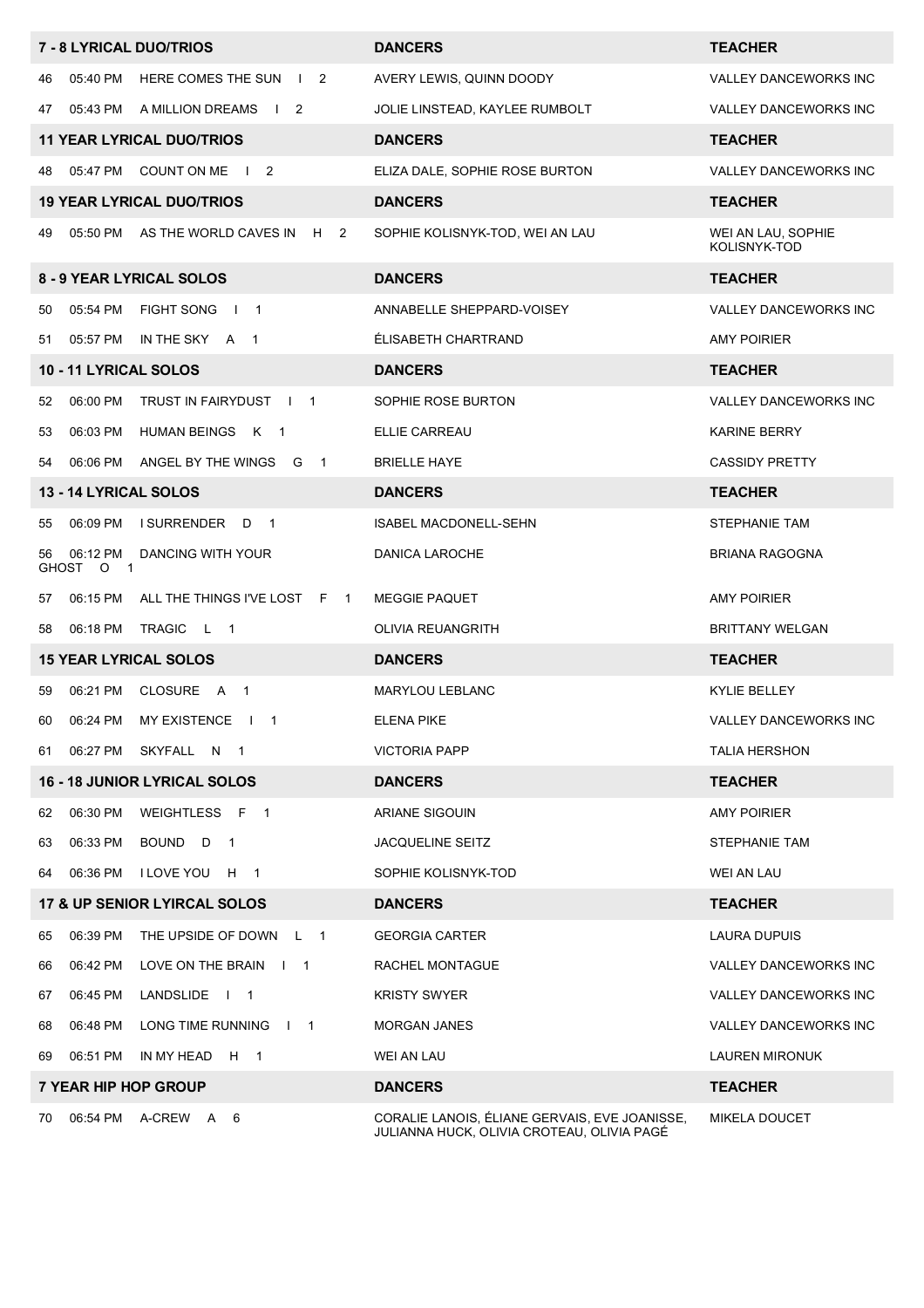|    |                       | 10 - 12 HIP HOP GROUPS                         | <b>DANCERS</b>                                                                                                          | <b>TEACHER</b>                                     |
|----|-----------------------|------------------------------------------------|-------------------------------------------------------------------------------------------------------------------------|----------------------------------------------------|
| 71 | 06:59 PM              | HIGH TEK K 7                                   | ADÈLE BLANCHARD, ELLIE CARREAU, JOSIANE<br>CORMIER, KARISSA BELLIVEAU, MAEVE MELANSON,<br>MIYA GAUTHIER, VENESSA COMEAU | <b>KARINE BERRY</b>                                |
| 72 | 07:04 PM              | FREEZE K 5                                     | AIVA GAUTHIER, AUDREY MCINTYRE, CÉLINE<br>TREMBLAY, JADE MALENFANT, MIKAELLE<br><b>GAUTREAU</b>                         | <b>KARINE BERRY</b>                                |
| 73 |                       | 07:09 PM A-TRIBE A 6                           | ALEXIA RANCOURT, ALICE LAROCQUE, EMMA<br>ROCQUE, FIONA CLEMENHAGEN, KAYSIE-LYNN<br>PLANTE, LORIANNE MOLLOY              | <b>KYLIE BELLEY</b>                                |
|    |                       | 13 - 15 HIP HOP GROUPS                         | <b>DANCERS</b>                                                                                                          | <b>TEACHER</b>                                     |
| 74 | 07:14 PM              | 1 MORE TIME<br>K 7                             | ELYSSA THÉRIAULT, ÈVE PAGE, KIMBERLY<br>GALLANT, LILIA POITRAS, MIA GAUVIN, ZOÉ<br>LEBLANC, ZOÉ RICHARD                 | <b>KARINE BERRY</b>                                |
| 75 | 07:19 PM              | K-ÖS C<br>- 5                                  | ÉLODIE YERGEAU, EMMA PEARSON, ISAAC<br>PEARSON, ROMAIN CÔTÉ, SARAH-PAULE<br><b>TURCOTTE</b>                             | KARINE JALBERT                                     |
| 76 | 07:24 PM              | REMIXED UNIT E 5                               | ANGELIQUE DUNN, CARLY ALIBERTI, IFÉOMA OKOLI,<br>MAÏKA DUMAIS, SIERRA CASTRO                                            | SOLÈNE FILION-DANIS,<br><b>SOLENE FILION-DANIS</b> |
| 77 | 07:29 PM              | LIL'K C 5                                      | ARIELLE BOUDREAU, FLORENCE CROTEAU,<br>JULIETTE LAROCHE, OCÉANNE ROY, SABRYNA<br><b>BRIZA</b>                           | <b>KARINE JALBERT</b>                              |
|    |                       | 13 & UP HIP HOP DUO/TRIOS                      | <b>DANCERS</b>                                                                                                          | <b>TEACHER</b>                                     |
| 78 | 07:34 PM              | Y2K K 2                                        | ÈVE PAGE, LILIA POITRAS                                                                                                 | <b>KARINE BERRY</b>                                |
| 79 | 07:37 PM              | IT TAKES TWO<br>N <sub>2</sub>                 | HEIDI NADEAU, SOPHIA NADEAU                                                                                             | <b>NEIL ROBLES</b>                                 |
|    | 8 - 9 HIP HOP SOLOS   |                                                | <b>DANCERS</b>                                                                                                          | <b>TEACHER</b>                                     |
| 80 | 07:41 PM              | <b>FREAKUM DRESS</b><br>$\sqrt{1}$             | <b>JOLIE LINSTEAD</b>                                                                                                   | VALLEY DANCEWORKS INC                              |
| 81 | 07:44 PM              | LIL GWEN   1                                   | KAYLEE RUMBOLT                                                                                                          | VALLEY DANCEWORKS INC                              |
| 82 |                       | 07:47 PM SLAY!   1                             | <b>MACI BATTCOCK</b>                                                                                                    | VALLEY DANCEWORKS INC                              |
|    | 10 - 12 HIP HOP SOLOS |                                                | <b>DANCERS</b>                                                                                                          | <b>TEACHER</b>                                     |
| 83 | 07:50 PM              | STRAIGHT-A STUDENT<br>1<br>м                   | MARIKA DOMPIERRE-LEMOIGNAN                                                                                              | ROUSSY MARIE-ALICE                                 |
| 84 | 07:53 PM              | LET'S GO K 1                                   | LILIA POITRAS                                                                                                           | KARINE BERRY                                       |
|    |                       | 13 & UP NOVICE HIP HOP SOLOS                   | <b>DANCERS</b>                                                                                                          | <b>TEACHER</b>                                     |
| 85 | 07:56 PM              | MISSY A 1                                      | ALEXIA RANCOURT                                                                                                         | <b>MIKELA DOUCET</b>                               |
| 86 | 07:59 PM              | END OF TIME F 1                                | LAURIANNE CHALIFOUX                                                                                                     | VANESSA BELAND                                     |
|    |                       | 15 - 17 SENIOR HIP HOP SOLOS                   | <b>DANCERS</b>                                                                                                          | <b>TEACHER</b>                                     |
| 87 | 08:02 PM              | OK K<br>$\overline{\phantom{0}}$ 1             | ZOÉ LEBLANC                                                                                                             | <b>KARINE BERRY</b>                                |
| 88 | 08:05 PM              | PRIMA A<br>$\overline{1}$                      | RAFAËLLE CHÉNIER-GAUDET                                                                                                 | KYLIE BELLEY, ANN-SOPHIE<br><b>MONGEAU</b>         |
| 89 | 08:08 PM              | <b>PRESS</b><br>$\mathbf{I}$<br>$\overline{1}$ | RACHEL MONTAGUE                                                                                                         | VALLEY DANCEWORKS INC                              |
| 90 | 08:11 PM              | MELDANE E 1                                    | <b>MELDANE BENOIT</b>                                                                                                   | SOLÈNE FILION-DANIS,<br>SONIK BOOM                 |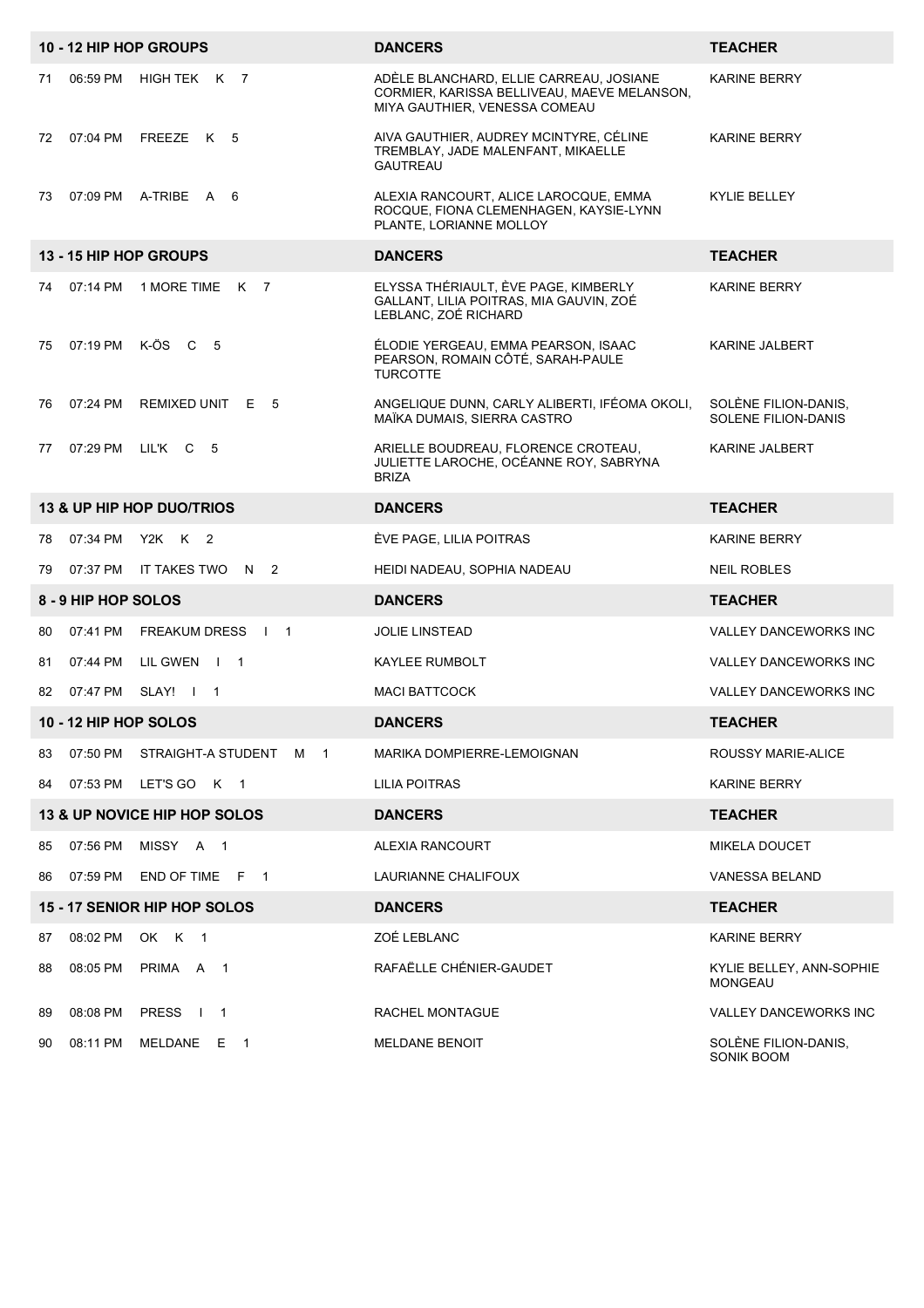| 16 - 18 HIP HOP GROUPS            | <b>DANCERS</b>                                                                                                                                 | <b>TEACHER</b>      |
|-----------------------------------|------------------------------------------------------------------------------------------------------------------------------------------------|---------------------|
| 08:14 PM<br>A-SOUAD<br>91<br>A    | CHARLIE-ANN LAVOIE, EMMA DIONNE, MARJORIE<br>MONCION. MIKELA DOUCET. RAFAËLLE CHÉNIER-<br>GAUDET, SABRINA CHAURET-PERRIER, SOLVEIG<br>LANGLOIS | <b>KYLIE BELLEY</b> |
| $08:19$ PM<br>A-LLIANCE A 6<br>92 | ALYSSIA TURGEON, ANNE-SOPHIE CARON, BIANKA<br>DUPUIS-LAVOIE. DAPHNÉ LAFORTUNE-SIMON.<br><b>EMMA DIONNE. NELLIE VINCENT</b>                     | <b>KYLIE BELLEY</b> |
| 93<br>08:24 PM<br>KO KRFW<br>C 5  | AUDREY LAMBERT, CHAZNEY TOUSIGNANT.<br>GABRIEL PEARSON, PÉNÉLOPE CLÉMENT-TISON,<br>PHILOMÈNE LEMAY                                             | KARINE JALBERT      |

### **CRYSTAL AWARDS PRESENTATION @ 8:30 PM**

#### **REMISE DES TROPHÉES DE CRYSTAL @ 8:30 PM**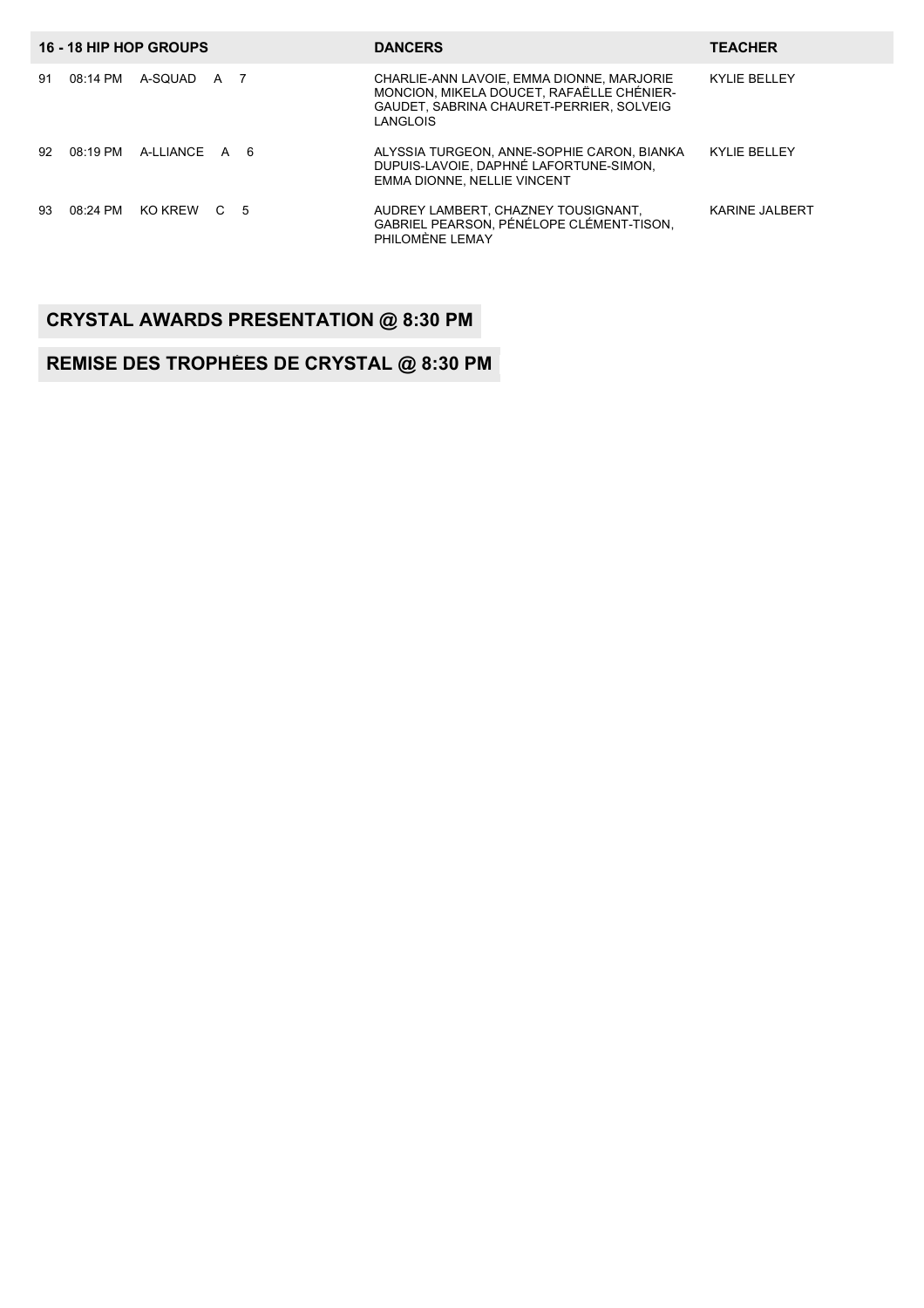# **NATIONALS - JULY 6, 2022 / NATIONAUX - 6 JUILLET, 2022**

|     | <b>8 YEAR JAZZ GROUPS</b> |                                   | <b>DANCERS</b>                                                                                                                                                                       | <b>TEACHER</b>                     |
|-----|---------------------------|-----------------------------------|--------------------------------------------------------------------------------------------------------------------------------------------------------------------------------------|------------------------------------|
| 94  | 09:00 AM                  | LITTLE GENIES A 7                 | CALI MCKINNON, ÉLISABETH CHARTRAND, ÉMY-<br>ROSE PÉRIARD, EVE JOANISSE, JULIANNA HUCK,<br>OLIVIA CROTEAU, OLIVIA PAGÉ                                                                | <b>AMY POIRIER</b>                 |
|     | 10 - 12 JAZZ GROUPS       |                                   | <b>DANCERS</b>                                                                                                                                                                       | <b>TEACHER</b>                     |
| 95  | 09:05 AM                  | FABULOUS K 7                      | ADELE BLANCHARD, ELLIE CARREAU, JOSIANE<br>CORMIER, KARISSA BELLIVEAU, MAEVE<br>MELANSON, MIYA GAUTHIER, VENESSA COMEAU                                                              | KARINE BERRY                       |
| 96  | 09:10 AM                  | PLAY THAT SAX F<br>- 5            | ALEXYA FAUBERT, CORA NORANTE, EVA<br>MAISONNEUVE, MARIA SAVOIE, NOEMIE PAQUET                                                                                                        | <b>CEDRICK CHARET</b>              |
| 97  | 09:15 AM                  | LIKE THISK 5                      | AIVA GAUTHIER, AUDREY MCINTYRE, CÉLINE<br>TREMBLAY, JADE MALENFANT, MIKAELLE<br><b>GAUTREAU</b>                                                                                      | <b>KARINE BERRY</b>                |
|     |                           | <b>13 YEAR JAZZ GROUPS</b>        | <b>DANCERS</b>                                                                                                                                                                       | <b>TEACHER</b>                     |
| 98  | 09:20 AM                  | BON VOYAGE K 7                    | ELYSSA THÉRIAULT, ÈVE PAGE, KIMBERLY<br>GALLANT, LILIA POITRAS, MIA GAUVIN, ZOÉ<br>LEBLANC, ZOÉ RICHARD                                                                              | <b>KARINE BERRY</b>                |
| 99  | 09:25 AM                  | SPOTLIGHT A<br>11                 | ALYA DOYLE, ALYSSA LALONDE, ALYSSIA<br>TURGEON, ANALIE CLÉMENT, FIONA<br>CLEMENHAGEN, FLORENCE FECTEAU, LÉA LABBÉ,<br>LORIANNE MOLLOY, MAYA DUPONT, NOÉMIE<br>CARRIÈRE, NOÉMIE PILON | <b>AMY POIRIER</b>                 |
| 100 | 09:30 AM                  | DON'T SPEAK FRENCH<br>A 6         | ALEXIA RANCOURT, ANABELLE MOLLOY, CORALIE<br>CHAMPAGNE, EMMA ROCQUE, KEYSHA<br>ARMSTRONG, MARILOU BISSON                                                                             | <b>AMY POIRIER</b>                 |
|     | 16 - 17 JAZZ GROUPS       |                                   | <b>DANCERS</b>                                                                                                                                                                       | <b>TEACHER</b>                     |
| 101 | 09:35 AM                  | HEART BEAT A 6                    | CHARLIE-ANN LAVOIE, ELLIE MOLLOY, MARYLOU<br>LEBLANC, RAFAËLLE CHÉNIER-GAUDET, SABRINA<br>CHAURET-PERRIER, SOLVEIG LANGLOIS                                                          | KYLIE BELLEY                       |
|     | 102 09:40 AM              | BREAK THE ICE F 5                 | ARIANE SIGOUIN, MEGANE ROBERTSON, MEGGIE<br>PAQUET, MELINA COURVILLE, NADIA COURVILLE                                                                                                | CHLOE GERARD                       |
|     |                           | 11 - 12 JAZZ DUO/TRIOS            | <b>DANCERS</b>                                                                                                                                                                       | <b>TEACHER</b>                     |
| 103 | 09:45 AM                  | GLAMOROUS LIFE G 3                | BRIELLE HAYE, EMMA THOMAS, JANE CAINES                                                                                                                                               | <b>CASSIDY PRETTY</b>              |
| 104 | 09:48 AM                  | GROWN WOMEN F 2                   | MARIA SAVOIE, NOEMIE PAQUET                                                                                                                                                          | CHLOE GERARD                       |
|     |                           | 13 - 15 JAZZ DUO/TRIOS            | <b>DANCERS</b>                                                                                                                                                                       | <b>TEACHER</b>                     |
| 105 | 09:52 AM                  | LOOK AT ME K 2                    | ELYSSA THÉRIAULT, MIA GAUVIN                                                                                                                                                         | KARINE BERRY                       |
| 106 | 09:55 AM                  | WIND IT UP A 2                    | FIONA CLEMENHAGEN, LORIANNE MOLLOY                                                                                                                                                   | <b>MAUDE BERNARD</b>               |
| 107 |                           | 09:59 AM ALL MY LADIES A 2        | CHARLIE-ANN LAVOIE, CORALIE CHAMPAGNE                                                                                                                                                | AMY POIRIER                        |
|     |                           | <b>16 &amp; UP JAZZ DUO/TRIOS</b> | <b>DANCERS</b>                                                                                                                                                                       | <b>TEACHER</b>                     |
| 108 | 10:02 AM<br>DIAMONDS N    | WELCOME TO THE                    | HEIDI NADEAU, SOPHIA NADEAU                                                                                                                                                          | DANA RAFFOUL                       |
| 109 | 10:06 AM                  | WHINE UP F 2                      | MELINA COURVILLE, NADIA COURVILLE                                                                                                                                                    | CHLOE GERARD                       |
| 110 | 10:09 AM                  | DON'T STOP ME NOW H 2             | SOPHIE KOLISNYK-TOD, WEI AN LAU                                                                                                                                                      | WEI AN LAU, SOPHIE<br>KOLISNYK-TOD |
|     | 8 - 9 JAZZ SOLOS          |                                   | <b>DANCERS</b>                                                                                                                                                                       | <b>TEACHER</b>                     |
| 111 | 10:13 AM                  | I'M FABULOUS!   1                 | <b>MACI BATTCOCK</b>                                                                                                                                                                 | <b>VALLEY DANCEWORKS INC</b>       |
| 112 | 10:16 AM                  | WANNA HAVE FUN A 1                | <b>JULIANNA HUCK</b>                                                                                                                                                                 | <b>AMY POIRIER</b>                 |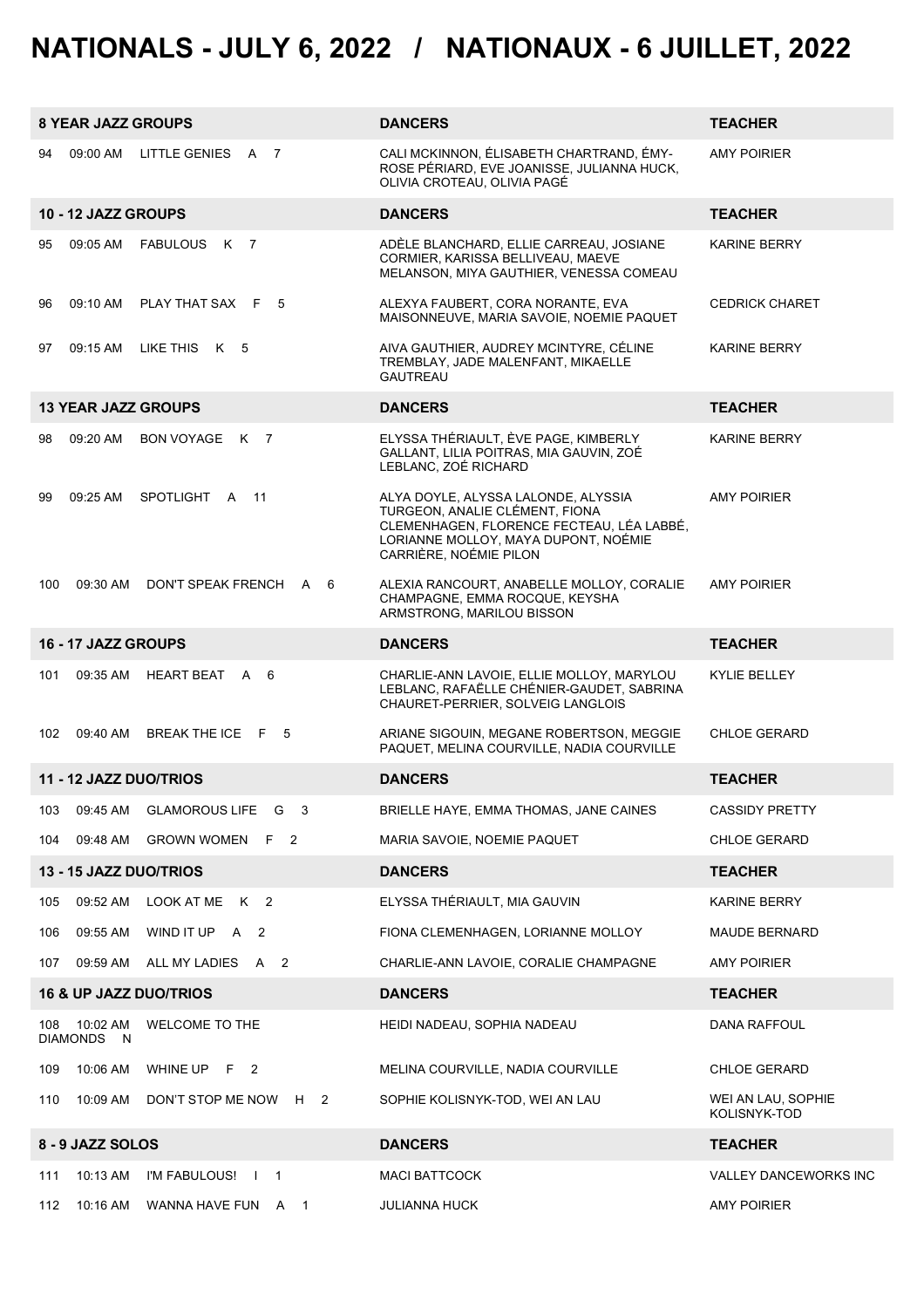|             | <b>10 - 11 JAZZ SOLOS</b> |                                             | <b>DANCERS</b>                                      | <b>TEACHER</b>                           |
|-------------|---------------------------|---------------------------------------------|-----------------------------------------------------|------------------------------------------|
| 113         | 10:19 AM                  | GOOGLE ME F 1                               | ALEXYA FAUBERT                                      | CATHERINE ARCHAMBAULT                    |
| 114         | 10:22 AM                  | SET SAIL   1                                | SOPHIE ROSE BURTON                                  | VALLEY DANCEWORKS INC                    |
| 115         | 10:25 AM                  | DIVA O<br>$\overline{1}$                    | OLIVIA LAROCHE                                      | <b>TIANNA AUGER</b>                      |
| 116         | 10:28 AM                  | QUEEN BEE G 1                               | <b>EMMA THOMAS</b>                                  | <b>CASSIDY PRETTY</b>                    |
| 117         | 10:31 AM                  | BOOM BOOM F 1                               | <b>NOEMIE PAQUET</b>                                | <b>MARIE-PIER BELAND</b>                 |
|             | <b>12 YEAR JAZZ SOLOS</b> |                                             | <b>DANCERS</b>                                      | <b>TEACHER</b>                           |
| 118         | 10:34 AM                  | CHA CHA HEELS G 1                           | <b>JANE CAINES</b>                                  | <b>CASSIDY PRETTY</b>                    |
| 119         |                           | 10:37 AM ALORS ON DANSE F 1                 | <b>MARIA SAVOIE</b>                                 | NADIA COURVILLE                          |
|             | <b>13 - 14 JAZZ SOLOS</b> |                                             | <b>DANCERS</b>                                      | <b>TEACHER</b>                           |
| 120         | 10:40 AM                  | <b>DIAMONDS</b><br>D.<br>$\overline{1}$     | ISABEL MACDONELL-SEHN                               | STEPHANIE TAM                            |
| 121         | 10:43 AM                  | WHO'S THAT CHICK F 1                        | <b>MEGGIE PAQUET</b>                                | TINA SCHMIDLECHNER                       |
| 122         | 10:46 AM                  | POISON O 1                                  | DANICA LAROCHE                                      | TIANNA AUGER                             |
|             | <b>15 YEAR JAZZ SOLOS</b> |                                             | <b>DANCERS</b>                                      | <b>TEACHER</b>                           |
| 123         | 10:49 AM                  | SWEET DREAMS N 1                            | <b>HEIDI NADEAU</b>                                 | <b>SHAWN BRAKE</b>                       |
| 124         | 10:52 AM                  | STUFF LIKE THAT THERE   1                   | <b>ELENA PIKE</b>                                   | VALLEY DANCEWORKS INC                    |
| 125         | 10:55 AM                  | GET FREE A 1                                | SABRINA CHAURET-PERRIER                             | <b>AMY POIRIER</b>                       |
| 126         | 10:58 AM                  | MAN'S WORLD A 1                             | <b>MARYLOU LEBLANC</b>                              | <b>AMY POIRIER</b>                       |
| 127         | 11:01 AM                  | FEEL A 1                                    | CHARLIE-ANN LAVOIE                                  | KYLIE BELLEY                             |
|             | <b>16 - 17 JAZZ SOLOS</b> |                                             | <b>DANCERS</b>                                      | <b>TEACHER</b>                           |
| 128         | 11:04 AM                  | DANGER ZONE 0 1                             | AMÉLIE LAROCHE                                      | <b>TIANNA AUGER</b>                      |
| 129         | 11:07 AM<br>DUST F 1      | ANOTHER ONE BITES THE                       | <b>MELINA COURVILLE</b>                             | <b>CEDRICK CHARET</b>                    |
|             |                           | 130 11:10 AM DIRTY DIANA N 1                | SOPHIA NADEAU                                       | ANDREW INSANALLY                         |
|             |                           | 131 11:13 AM TELL ME YOU LOVE ME L 1        | <b>GEORGIA CARTER</b>                               | <b>JACKIE ZVANCIUK</b>                   |
|             |                           | 132 11:16 AM MELDANE E 1                    | MELDANE BENOIT                                      | NOEMIE BOUCHER, NOËMIE<br><b>BOUCHER</b> |
|             | 19 & UP JAZZ SOLOS        |                                             | <b>DANCERS</b>                                      | <b>TEACHER</b>                           |
|             |                           | 133 11:19 AM MERCY I 1                      | <b>MORGAN JANES</b>                                 | VALLEY DANCEWORKS INC                    |
|             | ENOUGH H 1                | 134 11:22 AM AIN'T NO MOUNTAIN HIGH         | WEI AN LAU                                          | <b>WEI AN LAU</b>                        |
|             |                           | 8 YEAR STREET JAZZ DUO/TRIO                 | <b>DANCERS</b>                                      | <b>TEACHER</b>                           |
|             |                           | 135 11:25 AM ORDER UP   2                   | ANNABELLE SHEPPARD-VOISEY, KAYLEE<br><b>RUMBOLT</b> | VALLEY DANCEWORKS INC                    |
|             |                           | <b>15 YEAR STREET JAZZ DUO/TRIO</b>         | <b>DANCERS</b>                                      | <b>TEACHER</b>                           |
|             |                           | 136  11:28 AM  GET BUSY  K  2               | ZOÉ LEBLANC, ZOÉ RICHARD                            | <b>EMILIE BABIN</b>                      |
| <b>SOLO</b> |                           | <b>14 YEAR BALLET DEMI-POINTE CLASSICAL</b> | <b>DANCERS</b>                                      | <b>TEACHER</b>                           |
|             |                           | 137 11:32 AM LIBERTANGO L 1                 | <b>OLIVIA REUANGRITH</b>                            | LAURA DUPUIS                             |
|             | <b>CHARACTER SOLO</b>     | <b>6 YEAR BALLET DEMI-POINTE DEMI-</b>      | <b>DANCERS</b>                                      | <b>TEACHER</b>                           |
| 138         |                           | 11:35 AM TEDDY BEAR'S PICNIC I 1            | LEXI QUEHE-CHIASSON                                 | <b>VALLEY DANCEWORKS INC</b>             |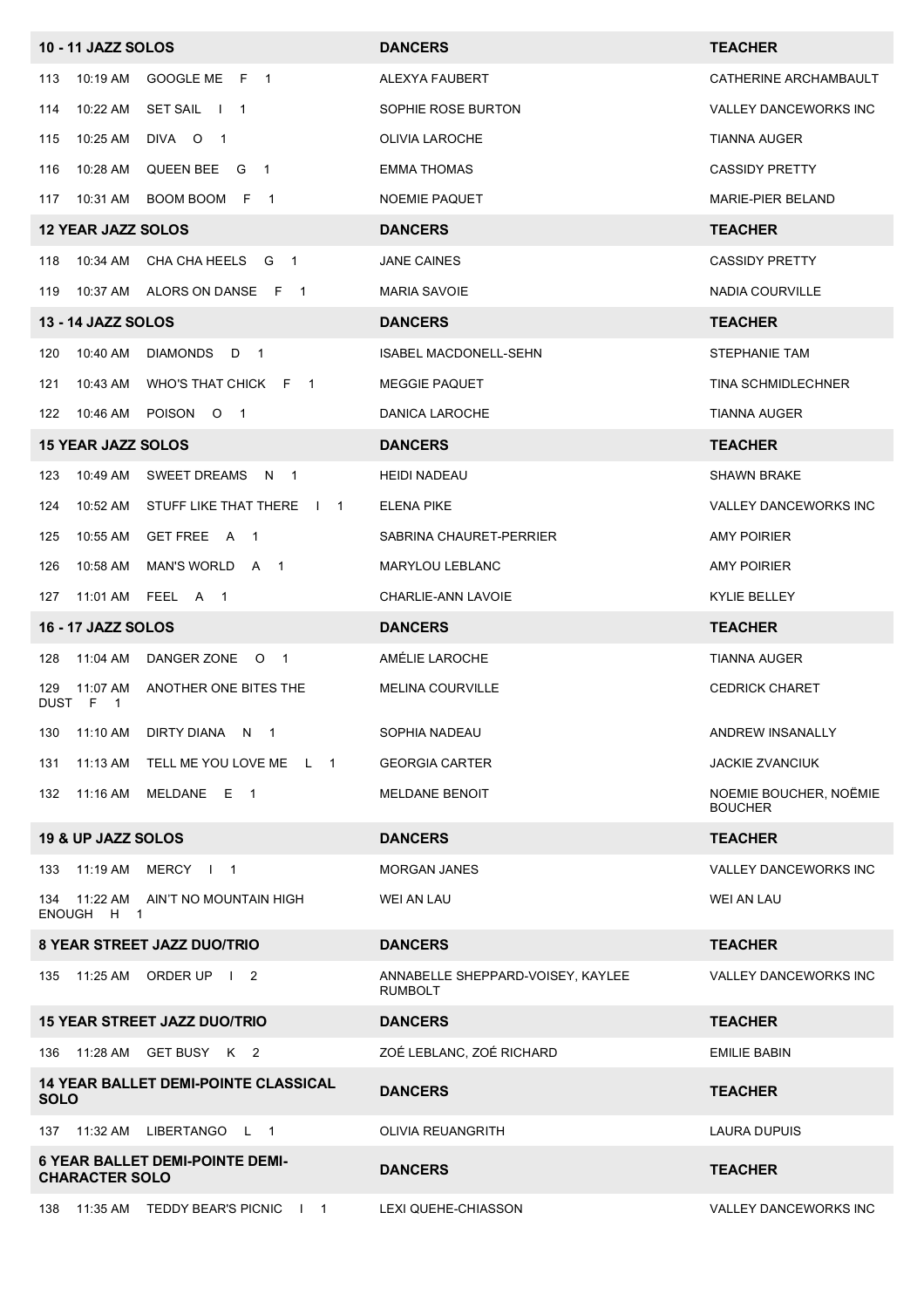|               |                                 | <b>17 &amp; UP MODERN SOLOS</b>           | <b>DANCERS</b>                                              | <b>TEACHER</b>                     |
|---------------|---------------------------------|-------------------------------------------|-------------------------------------------------------------|------------------------------------|
| 139           | 11:38 AM                        | RÉCLUSION A 1                             | SOLVEIG LANGLOIS                                            | CHARLES-ALEXIS<br><b>DESGAGNÉS</b> |
| 140           | 11:41 AM                        | LOSE YOUR MIND   1                        | <b>MORGAN JANES</b>                                         | <b>VALLEY DANCEWORKS INC</b>       |
| 141<br>MORPH" | 11:44 AM<br>H<br>$\overline{1}$ | "BUT I DON'T WANT TO                      | WEI AN LAU                                                  | <b>MEGAN LATOUCHE</b>              |
|               |                                 | <b>11 YEAR TAP/STEPPING DUO/TRIO</b>      | <b>DANCERS</b>                                              | <b>TEACHER</b>                     |
| 142           | 11:47 AM                        | SING F 2                                  | ALEXYA FAUBERT, NOEMIE PAQUET                               | VANESSA BELAND                     |
|               |                                 | <b>14 YEAR TAP/STEPPING DUO/TRIO</b>      | <b>DANCERS</b>                                              | <b>TEACHER</b>                     |
| 143           | 11:50 AM                        | CLAP YOUR HANDS A 3                       | ELLIE MOLLOY, LÉA LABBÉ, SABRINA CHAURET-<br><b>PERRIER</b> | AMÉLIE GRAVELLE                    |
|               |                                 | <b>16 &amp; UP TAP/STEPPING DUO/TRIOS</b> | <b>DANCERS</b>                                              | <b>TEACHER</b>                     |
| 144           | 11:54 AM                        | STAND BY ME N 3                           | HEIDI NADEAU, SOPHIA NADEAU, VICTORIA PAPP                  | <b>SELBY PECSI</b>                 |
| 145           | 11:57 AM                        | PERM N 2                                  | HEIDI NADEAU, SOPHIA NADEAU                                 | SOPHIA NADEAU                      |
| 146           |                                 | 12:01 PM PIANO LADIES A 2                 | CORALIE BUJOLD, ROSALIE BELLIARD                            | AMÉLIE GRAVELLE                    |
|               |                                 | 22 - 23 TAP/STEPPING DUO/TRIOS            | <b>DANCERS</b>                                              | <b>TEACHER</b>                     |
| 147           | 12:04 PM                        | B MINOR J 2                               | JANELLE BANKS, MOLLY MACEWEN                                | <b>MICHELLE BANKS</b>              |
| 148           | 12:08 PM                        | ONE TWO THREE A 3                         | AMÉLIE GRAVELLE, CORALIE BUJOLD, ROSALIE<br><b>BELLIARD</b> | AMÉLIE GRAVELLE                    |
|               |                                 | 10 - 11 TAP/STEPPING SOLOS                | <b>DANCERS</b>                                              | <b>TEACHER</b>                     |
| 149           | 12:11 PM                        | CHANCE A 1                                | LÉA LABBÉ                                                   | <b>CORALIE BUJOLD</b>              |
| 150           | 12:14 PM                        | BRIGHTER THAN THE SUN F<br>$\overline{1}$ | <b>NOEMIE PAQUET</b>                                        | CATHERINE ARCHAMBAULT              |
|               |                                 | <b>14 YEAR TAP/STEPPING DUO/TRIO</b>      | <b>DANCERS</b>                                              | <b>TEACHER</b>                     |
| 151           |                                 | 12:17 PM YOUNG ONCE A 1                   | <b>FABIEN PARENT</b>                                        | AMÉLIE GRAVELLE                    |
|               |                                 | <b>18 - 19 TAP/STEPPING SOLOS</b>         | <b>DANCERS</b>                                              | <b>TEACHER</b>                     |
| 152           | 12:20 PM                        | BOWFIRE J<br>$\overline{1}$               | <b>MOLLY MACEWEN</b>                                        | <b>MICHELLE BANKS</b>              |
| 153           | 12:23 PM                        | YOUR SONG A 1                             | ROSALIE BELLIARD                                            | AMÉLIE GRAVELLE                    |
| 154           | 12:26 PM                        | RIVER A<br>$\overline{\phantom{0}}$ 1     | <b>CORALIE BUJOLD</b>                                       | AMÉLIE GRAVELLE                    |
|               |                                 | 20 - 29 TAP/STEPPING SOLO                 | <b>DANCERS</b>                                              | <b>TEACHER</b>                     |
| 155           | 12:29 PM                        | SWAG J 1                                  | JANELLE BANKS                                               | <b>MICHELLE BANKS</b>              |

#### **CRYSTAL AWARDS PRESENTATION @ 12:30 PM**

### **REMISE DES TROPHÉES DE CRYSTAL @ 12 :30 PM**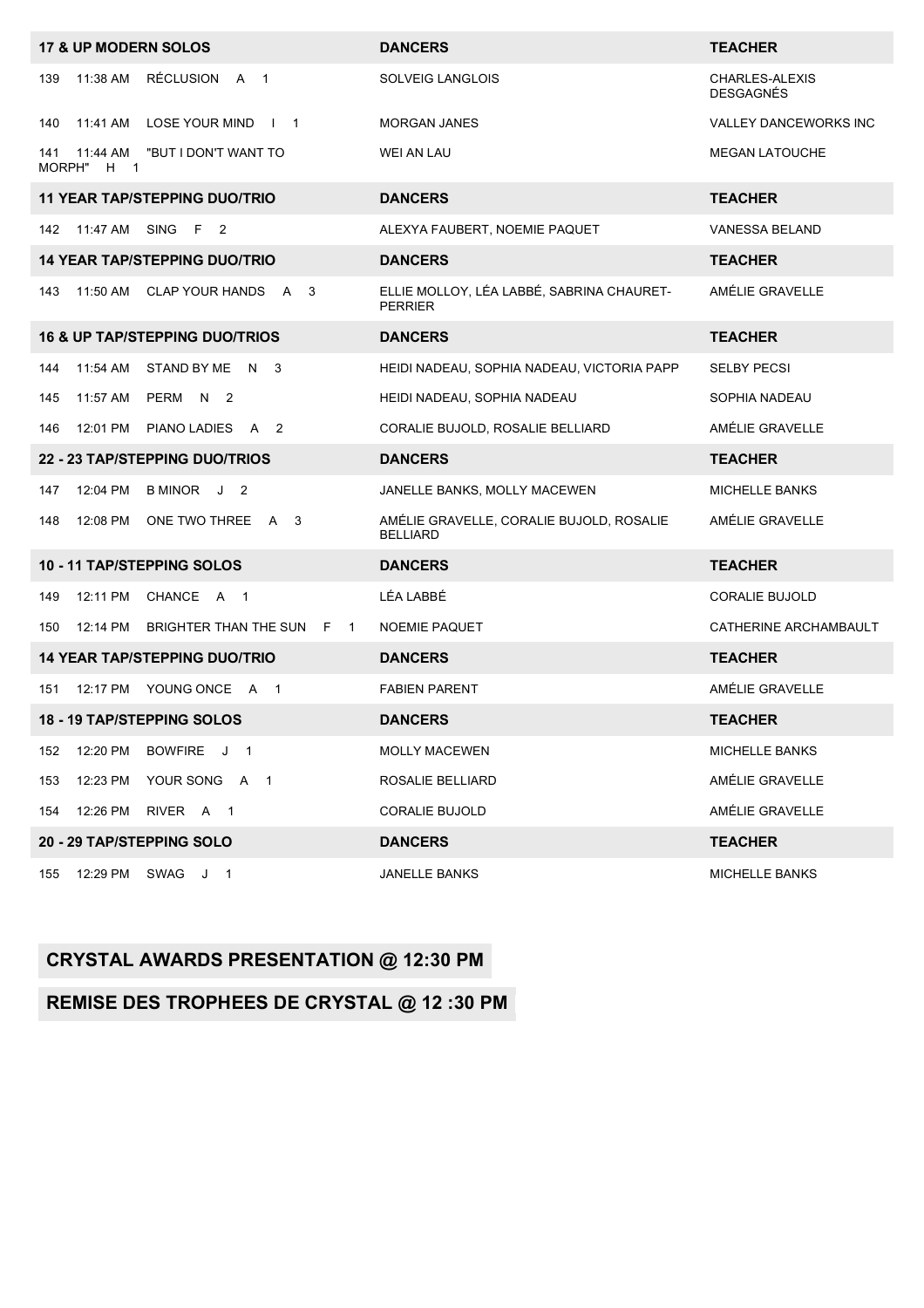|           |                                       | <b>8 YEAR THEATRE DANCE GROUPS</b>        | <b>DANCERS</b>                                                                                                                                                                                                                                                                                                             | <b>TEACHER</b>                                          |
|-----------|---------------------------------------|-------------------------------------------|----------------------------------------------------------------------------------------------------------------------------------------------------------------------------------------------------------------------------------------------------------------------------------------------------------------------------|---------------------------------------------------------|
| 156       | 05:30 PM<br>CLUB <sub>18</sub>        | THE CUPCAKE SOCIAL                        | ANNABELLE SHEPPARD-VOISEY, AVERY LEWIS,<br>JOLIE LINSTEAD, KAYLEE RUMBOLT, KAYLIE<br>WEBBER, LEXI QUEHE-CHIASSON, QUINN DOODY,<br><b>TRINITY CLARK</b>                                                                                                                                                                     | VALLEY DANCEWORKS INC.                                  |
|           |                                       | <b>12 YEAR THEATRE DANCE GROUPS</b>       | <b>DANCERS</b>                                                                                                                                                                                                                                                                                                             | <b>TEACHER</b>                                          |
| 157<br>PM | 05:35                                 | SPARKLEJOLLYTWINKLEJINGLE'Y K<br>19       | ADÈLE BLANCHARD, AIVA GAUTHIER, AUDREY<br>MCINTYRE, CÉLINE TREMBLAY, ELLIE CARREAU,<br>ELYSSA THÉRIAULT, ÈVE PAGE, JADE MALENFANT,<br>JOSIANE CORMIER, KARISSA BELLIVEAU, KIMBERLY<br>GALLANT, LILIA POITRAS, MAEVE MELANSON, MIA<br>GAUVIN, MIKAELLE GAUTREAU, MIYA GAUTHIER,<br>VENESSA COMEAU, ZOÉ LEBLANC, ZOÉ RICHARD | <b>KARINE BERRY</b>                                     |
|           |                                       | <b>7 - 8 THEATRE DANCE SOLOS</b>          | <b>DANCERS</b>                                                                                                                                                                                                                                                                                                             | <b>TEACHER</b>                                          |
| 158       | 05:40 PM                              | SHY I 1                                   | QUINN DOODY                                                                                                                                                                                                                                                                                                                | VALLEY DANCEWORKS INC                                   |
| 159       | 05:43 PM                              | WALK THE DINOSAUR   1                     | KAYLIE WEBBER                                                                                                                                                                                                                                                                                                              | VALLEY DANCEWORKS INC                                   |
|           |                                       | <b>10 - 12 THEATRE DANCE SOLOS</b>        | <b>DANCERS</b>                                                                                                                                                                                                                                                                                                             | <b>TEACHER</b>                                          |
| 160       | 05:46 PM                              | J'ADORE PARIS! I<br>$\overline{1}$        | SOPHIE ROSE BURTON                                                                                                                                                                                                                                                                                                         | <b>VALLEY DANCEWORKS INC</b>                            |
| 161       | 05:49 PM                              | WAYS TO BE WICKED G 1                     | <b>BRIELLE HAYE</b>                                                                                                                                                                                                                                                                                                        | <b>CASSIDY PRETTY</b>                                   |
| 162       | 05:52 PM<br>BEGIN G<br>$\overline{1}$ | WHEN WILL MY LIFE                         | <b>EMMA THOMAS</b>                                                                                                                                                                                                                                                                                                         | AMANDA CHRETIEN                                         |
|           | 163 05:55 PM                          | MY NEW PHILOSOPHY<br>G<br>$\overline{1}$  | <b>JANE CAINES</b>                                                                                                                                                                                                                                                                                                         | AMANDA CHRETIEN                                         |
|           |                                       | <b>15 YEAR THEATRE DANCE SOLOS</b>        | <b>DANCERS</b>                                                                                                                                                                                                                                                                                                             | <b>TEACHER</b>                                          |
| 164       | 05:58 PM                              | <b>TROUBLE</b><br>$\mathbf{I}$<br>- 1     | <b>ELENA PIKE</b>                                                                                                                                                                                                                                                                                                          | <b>VALLEY DANCEWORKS INC</b>                            |
|           |                                       | 9 YEAR CIRCUS ARTS/ACRO GROUPS            | <b>DANCERS</b>                                                                                                                                                                                                                                                                                                             | <b>TEACHER</b>                                          |
| 165       | 06:01 PM                              | <b>SKELETON SOIREE</b><br>-8              | AVERY LEWIS, ELIZA DALE, KAYLEE RUMBOLT,<br>KAYLIE WEBBER, MACI BATTCOCK, QUINN DOODY,<br>SOPHIE ROSE BURTON. TRINITY CLARK                                                                                                                                                                                                | VALLEY DANCEWORKS INC.,<br><b>VALLEY DANCEWORKS INC</b> |
|           |                                       | <b>11 YEAR CIRCUS ARTS/ACRO DUO/TRIO</b>  | <b>DANCERS</b>                                                                                                                                                                                                                                                                                                             | <b>TEACHER</b>                                          |
| 166       | 06:06 PM                              | BACK TO ME F 2                            | ALEXYA FAUBERT, EVA MAISONNEUVE                                                                                                                                                                                                                                                                                            | <b>CEDRICK CHARET</b>                                   |
|           |                                       | <b>14 - 15 CIRCUS ARTS/ACRO DUO/TRIOS</b> | <b>DANCERS</b>                                                                                                                                                                                                                                                                                                             | <b>TEACHER</b>                                          |
| 167       | 06:10 PM                              | CARRY YOU   2                             | ELIZA DALE, RACHEL MONTAGUE                                                                                                                                                                                                                                                                                                | VALLEY DANCEWORKS INC                                   |
| 168       |                                       | 06:13 PM ESCALATE O 2                     | AMÉLIE LAROCHE, DANICA LAROCHE                                                                                                                                                                                                                                                                                             | <b>BRIANA RAGOGNA</b>                                   |
|           |                                       | 8 YEAR CIRCUS ARTS/ACRO SOLOS             | <b>DANCERS</b>                                                                                                                                                                                                                                                                                                             | <b>TEACHER</b>                                          |
| 169       | 06:17 PM                              | GLASS SPIDER   1                          | KAYLIE WEBBER                                                                                                                                                                                                                                                                                                              | <b>VALLEY DANCEWORKS INC</b>                            |
| 170       |                                       | 06:20 PM JUST BEAT IT   1                 | <b>TRINITY CLARK</b>                                                                                                                                                                                                                                                                                                       | <b>VALLEY DANCEWORKS INC</b>                            |
|           |                                       | 10 - 12 CIRCUS ARTS/ACRO SOLOS            | <b>DANCERS</b>                                                                                                                                                                                                                                                                                                             | <b>TEACHER</b>                                          |
| 171       | 06:23 PM                              | NEBULA F 1                                | ALEXYA FAUBERT                                                                                                                                                                                                                                                                                                             | ELIZA GELINAS-LANCE                                     |
| 172       | 06:26 PM                              | GENIE IN A BOTTLE G 1                     | <b>BRIELLE HAYE</b>                                                                                                                                                                                                                                                                                                        | <b>CASSIDY PRETTY</b>                                   |
| 173       | 06:29 PM                              | PURE IMAGINATION O 1                      | OLIVIA LAROCHE                                                                                                                                                                                                                                                                                                             | TIANNA AUGER                                            |
| 174       |                                       | 06:32 PM A PALÉ G 1                       | JANE CAINES                                                                                                                                                                                                                                                                                                                | ERIKA WILANSKY                                          |
| 175       |                                       | 06:35 PM ALONE F 1                        | EVA MAISONNEUVE                                                                                                                                                                                                                                                                                                            | CATHERINE ARCHAMBAULT                                   |
|           |                                       | 13 - 14 CIRCUS ARTS/ACRO SOLOS            | <b>DANCERS</b>                                                                                                                                                                                                                                                                                                             | <b>TEACHER</b>                                          |
| 176       | 06:38 PM                              | IN YOUR ARMS D 1                          | ISABEL MACDONELL-SEHN                                                                                                                                                                                                                                                                                                      | STEPHANIE TAM                                           |
| 177       | 06:41 PM                              | COME FLY WITH ME O 1                      | DANICA LAROCHE                                                                                                                                                                                                                                                                                                             | TIANNA AUGER                                            |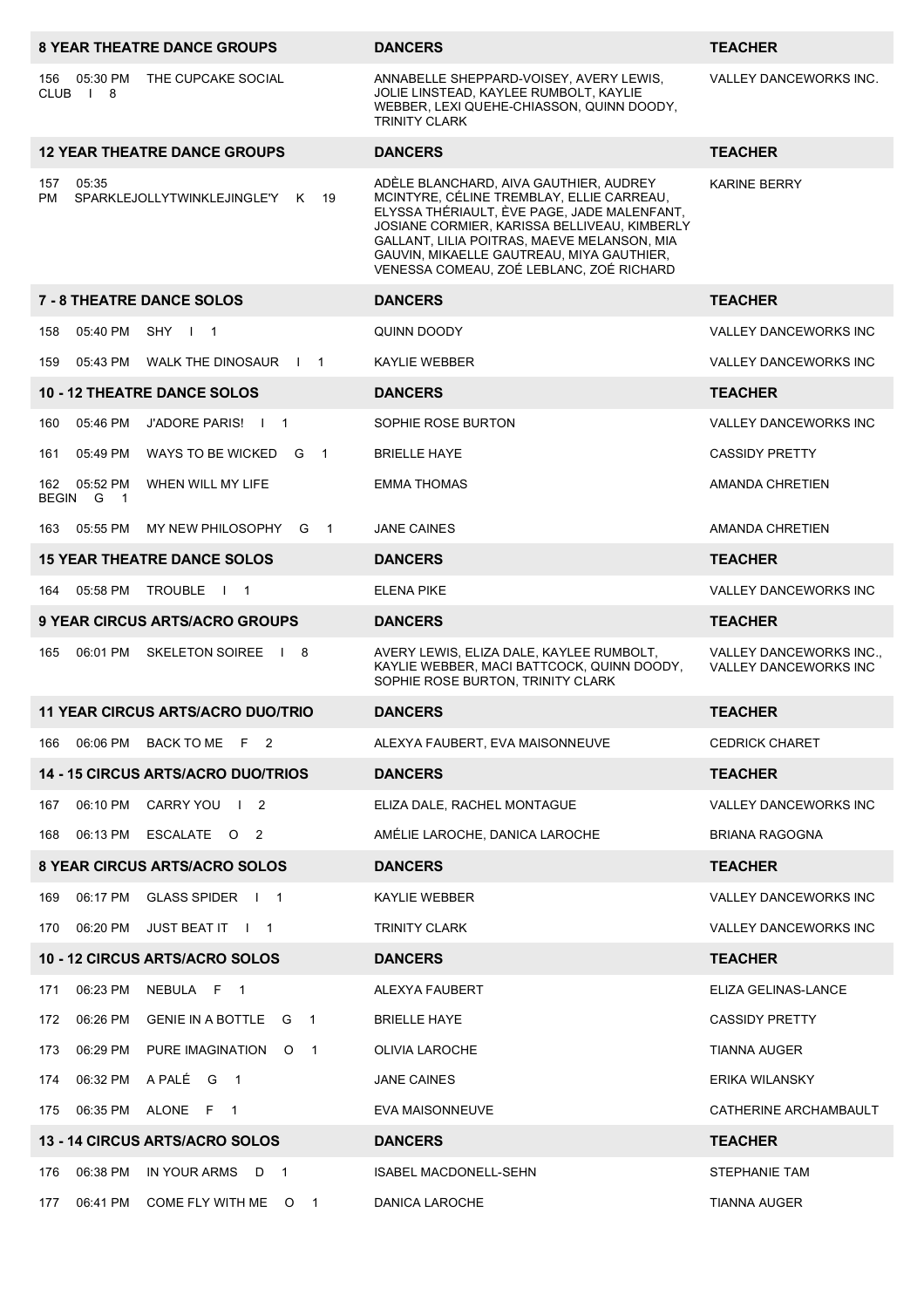| 15 - 16 CIRCUS ARTS/ACRO SOLOS                                            | <b>DANCERS</b>                                                                                                                                                                                                                                                                                                             | <b>TEACHER</b>                                            |
|---------------------------------------------------------------------------|----------------------------------------------------------------------------------------------------------------------------------------------------------------------------------------------------------------------------------------------------------------------------------------------------------------------------|-----------------------------------------------------------|
| 06:44 PM<br>JE SUIS MALADE   1<br>178                                     | <b>ELENA PIKE</b>                                                                                                                                                                                                                                                                                                          | VALLEY DANCEWORKS INC                                     |
| 06:47 PM CRAZY O 1<br>179                                                 | AMÉLIE LAROCHE                                                                                                                                                                                                                                                                                                             | TIANNA AUGER                                              |
| <b>19 &amp; UP FOLKLORIC DUO/TRIOS</b>                                    | <b>DANCERS</b>                                                                                                                                                                                                                                                                                                             | <b>TEACHER</b>                                            |
| 06:50 PM<br>CELTIC FLARE J 2<br>180                                       | JANELLE BANKS, MOLLY MACEWEN                                                                                                                                                                                                                                                                                               | <b>MICHELLE BANKS</b>                                     |
| 06:53 PM SEGUIRIYAS H 2<br>181                                            | SOPHIE KOLISNYK-TOD, WEI AN LAU                                                                                                                                                                                                                                                                                            | <b>GENEVIEVE LA TOUCHE</b>                                |
| <b>9 YEAR IMPROV SOLO</b>                                                 | <b>DANCERS</b>                                                                                                                                                                                                                                                                                                             | <b>TEACHER</b>                                            |
| 06:57 PM<br>IMPROV - MB<br>$\sqrt{1}$ 1<br>182                            | <b>MACI BATTCOCK</b>                                                                                                                                                                                                                                                                                                       | <b>VALLEY DANCEWORKS INC</b>                              |
| <b>11 YEAR IMPROV SOLO</b>                                                | <b>DANCERS</b>                                                                                                                                                                                                                                                                                                             | <b>TEACHER</b>                                            |
| 07:00 PM<br>IMPROV - ED<br>183<br>$\begin{array}{ccc} \end{array}$        | ELIZA DALE                                                                                                                                                                                                                                                                                                                 | <b>VALLEY DANCEWORKS INC</b>                              |
| <b>15 &amp; UP IMPROV SOLOS</b>                                           | <b>DANCERS</b>                                                                                                                                                                                                                                                                                                             | <b>TEACHER</b>                                            |
| 07:03 PM<br>IMPROV - EP<br>$\overline{1}$ 1<br>184                        | <b>ELENA PIKE</b>                                                                                                                                                                                                                                                                                                          | <b>VALLEY DANCEWORKS INC</b>                              |
| 07:06 PM<br>IMPROV-RM I 1<br>185                                          | RACHEL MONTAGUE                                                                                                                                                                                                                                                                                                            | VALLEY DANCEWORKS INC                                     |
| <b>18 YEAR FOLKLORIC SOLOS</b>                                            | <b>DANCERS</b>                                                                                                                                                                                                                                                                                                             | <b>TEACHER</b>                                            |
| 07:09 PM<br><b>ISLE OF CELTS</b><br>186<br>J<br>$\overline{1}$            | <b>MOLLY MACEWEN</b>                                                                                                                                                                                                                                                                                                       | <b>MICHELLE BANKS</b>                                     |
| CANTIÑAS H<br>07:12 PM<br>187<br>$\mathbf{1}$                             | SOPHIE KOLISNYK-TOD                                                                                                                                                                                                                                                                                                        | <b>GENEVIEVE LATOUCHE</b>                                 |
| <b>20 - 29 FOLKLORIC SOLOS</b>                                            | <b>DANCERS</b>                                                                                                                                                                                                                                                                                                             | <b>TEACHER</b>                                            |
| 07:15 PM<br>ZORONGO H<br>188<br>$\overline{1}$                            | WEI AN LAU                                                                                                                                                                                                                                                                                                                 | <b>GENEVIEVE LA TOUCHE</b>                                |
| 07:18 PM<br>FIDDLIN FEET<br>189<br>J <sub>1</sub>                         | <b>JANELLE BANKS</b>                                                                                                                                                                                                                                                                                                       | <b>MICHELLE BANKS</b>                                     |
| <b>12 YEAR VARIETY OF STYLES GROUPS</b>                                   | <b>DANCERS</b>                                                                                                                                                                                                                                                                                                             | <b>TEACHER</b>                                            |
| 07:21 PM<br>KINDNESS<br>190<br>K<br>19                                    | ADÈLE BLANCHARD, AIVA GAUTHIER, AUDREY<br>MCINTYRE, CÉLINE TREMBLAY, ELLIE CARREAU,<br>ELYSSA THÉRIAULT, ÈVE PAGE, JADE MALENFANT,<br>JOSIANE CORMIER, KARISSA BELLIVEAU, KIMBERLY<br>GALLANT, LILIA POITRAS, MAEVE MELANSON, MIA<br>GAUVIN. MIKAELLE GAUTREAU. MIYA GAUTHIER.<br>VENESSA COMEAU, ZOÉ LEBLANC, ZOÉ RICHARD | <b>KARINE BERRY</b>                                       |
| <b>8 YEAR VARIETY OF STYLES DUO/TRIO</b>                                  | <b>DANCERS</b>                                                                                                                                                                                                                                                                                                             | <b>TEACHER</b>                                            |
| 07:26 PM<br>DOUBLE TROUBLE   2<br>191                                     | KAYLEE RUMBOLT, KAYLIE WEBBER                                                                                                                                                                                                                                                                                              | VALLEY DANCEWORKS INC                                     |
| <b>10 YEAR VARIETY OF STYLES DUO/TRIO</b>                                 | <b>DANCERS</b>                                                                                                                                                                                                                                                                                                             | <b>TEACHER</b>                                            |
| 192 07:29 PM<br>THE WILD SIDE   2                                         | MACI BATTCOCK, SOPHIE ROSE BURTON                                                                                                                                                                                                                                                                                          | VALLEY DANCEWORKS INC.                                    |
| 17 & UP VARIETY OF STYLES DUO/TRIOS                                       | <b>DANCERS</b>                                                                                                                                                                                                                                                                                                             | <b>TEACHER</b>                                            |
| 07:33 PM<br>MRM<br>E<br>193<br>- 3                                        | MARIE-EVE QUENNEVILLE, MELDANE BENOIT,<br><b>RYLEIGH MAYO</b>                                                                                                                                                                                                                                                              | MELDANE BENOIT, RYLEIGH<br>MAYO, MARIE-EVE<br>QUENNEVILLE |
| 07:36 PM PLAY THAT SAX J 2<br>194                                         | JANELLE BANKS, MOLLY MACEWEN                                                                                                                                                                                                                                                                                               | <b>MICHELLE BANKS</b>                                     |
| 9 - 10 VARIETY OF ARTS SOLOS                                              | <b>DANCERS</b>                                                                                                                                                                                                                                                                                                             | <b>TEACHER</b>                                            |
| 07:40 PM<br><b>COUNTRY CUTIE</b><br>195<br>$\overline{1}$<br>$\mathbf{I}$ | <b>MACI BATTCOCK</b>                                                                                                                                                                                                                                                                                                       | VALLEY DANCEWORKS INC                                     |
| 07:43 PM<br>BURY A FRIEND F 1<br>196                                      | ALEXYA FAUBERT                                                                                                                                                                                                                                                                                                             | CATHERINE ARCHAMBAULT                                     |
| <b>13 - 15 VARIETY OF ARTS SOLOS</b>                                      | <b>DANCERS</b>                                                                                                                                                                                                                                                                                                             | <b>TEACHER</b>                                            |
| 07:46 PM<br>SILENCE A 1<br>197                                            | ANALIE CLÉMENT                                                                                                                                                                                                                                                                                                             | <b>AMY POIRIER</b>                                        |
| 07:49 PM<br>SECOND DIMENSION K 1<br>198                                   | KIMBERLY GALLANT                                                                                                                                                                                                                                                                                                           | NINA BELLIVEAU BOUCHER                                    |
| 07:52 PM<br>MYSTERIES A 1<br>199                                          | SABRINA CHAURET-PERRIER                                                                                                                                                                                                                                                                                                    | <b>AMY POIRIER</b>                                        |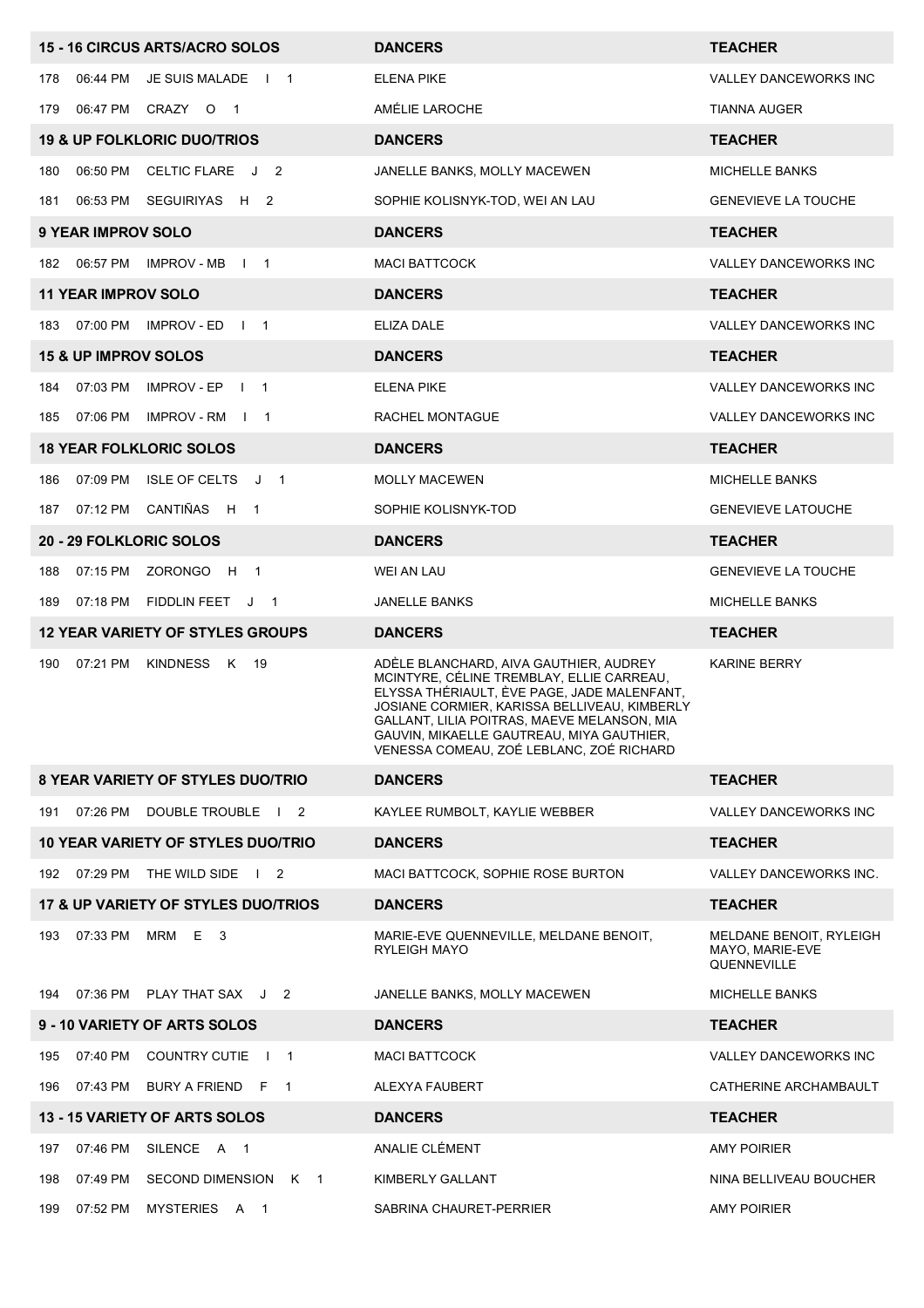|                                          | 16 - 17 VARIETY OF ARTS SOLOS              | <b>DANCERS</b>                                                                                                                                                                                                                                            | <b>TEACHER</b>                                 |
|------------------------------------------|--------------------------------------------|-----------------------------------------------------------------------------------------------------------------------------------------------------------------------------------------------------------------------------------------------------------|------------------------------------------------|
| 07:55 PM<br>200                          | RYLEIGH E 1                                | <b>RYLEIGH MAYO</b>                                                                                                                                                                                                                                       | <b>RYLEIGH MAYO</b>                            |
| 07:58 PM<br>201                          | STAND BY ME O 1                            | AMÉLIE LAROCHE                                                                                                                                                                                                                                            | <b>BRIANA RAGOGNA</b>                          |
| 08:01 PM<br>202                          | MADNESS F 1                                | ARIANE SIGOUIN                                                                                                                                                                                                                                            | CATHERINE ARCHAMBAULT                          |
| 08:04 PM<br>203                          | TBA A 1                                    | <b>SOLVEIG LANGLOIS</b>                                                                                                                                                                                                                                   | <b>SOLVEIG LANGLOIS</b>                        |
|                                          | <b>18 - 19 VARIETY OF ARTS SOLOS</b>       | <b>DANCERS</b>                                                                                                                                                                                                                                            | <b>TEACHER</b>                                 |
| 08:07 PM<br>204<br>J <sub>1</sub><br>BOY | LET'S HEAR IT FOR THE                      | <b>MOLLY MACEWEN</b>                                                                                                                                                                                                                                      | <b>MICHELLE BANKS</b>                          |
| 205 08:10 PM<br>GAME H 1                 | LOVIN' IS REALLY MY                        | SOPHIE KOLISNYK-TOD                                                                                                                                                                                                                                       | LEUNG CHRISTABEL L.<br><b>CHRISTABEL LEUNG</b> |
| 206<br>08:13 PM                          | THE BOXER   1                              | <b>MORGAN JANES</b>                                                                                                                                                                                                                                       | <b>VALLEY DANCEWORKS INC</b>                   |
| 207<br>08:16 PM                          | MEQ E<br>$\overline{1}$                    | MARIE-EVE QUENNEVILLE                                                                                                                                                                                                                                     | <b>NOEMIE BOUCHER</b>                          |
|                                          | 20 - 29 VARIETY OF ARTS SOLOS              | <b>DANCERS</b>                                                                                                                                                                                                                                            | <b>TEACHER</b>                                 |
| 08:19 PM<br>208                          | COWBOY'S SWEETHEART<br>J<br>$\overline{1}$ | <b>JANELLE BANKS</b>                                                                                                                                                                                                                                      | <b>MICHELLE BANKS</b>                          |
| <b>20 YEAR HIP HOP SOLO</b>              |                                            | <b>DANCERS</b>                                                                                                                                                                                                                                            | <b>TEACHER</b>                                 |
| 08:22 PM<br>209                          | MKL A 1                                    | <b>MIKELA DOUCET</b>                                                                                                                                                                                                                                      | KYLIE BELLEY, JESSE<br>MATTEAU                 |
| 20 - 29 HIP HOP GROUP                    |                                            | <b>DANCERS</b>                                                                                                                                                                                                                                            | <b>TEACHER</b>                                 |
| 08:25 PM<br>210                          | <b>UNDEFINED</b><br>13<br>B                | AUDREY GUERTIN, CONSTANCE NOËL, EMY<br>LEVESQUE, GABRIELLE TREMBLAY, LAURIE<br>GAUTHIER, LÉANNE GIRARD, MARIE-JOËLLE PRIVÉ,<br>MARIE-SOLEIL BOULANGER, MÉGAN BOILY,<br>MÉLISSA BÉGIN-BASQUE, PIER-BENOIT GILBERT,<br>ROXANNE GAGNON, TRICYA-MONIKA DUFOUR | <b>JOANNIE HAMEL</b>                           |
| 30 & UP HIP HOP GROUP                    |                                            | <b>DANCERS</b>                                                                                                                                                                                                                                            | <b>TEACHER</b>                                 |
| 211<br>08:30 PM                          | MOMZIES A 6                                | BIANKA DUPUIS-LAVOIE, CAROL WATERS, CAROLE<br>CHÉNIER, FRANCE BOUDRIA, KARINE SINCÈNNES,<br><b>MIKELA DOUCET</b>                                                                                                                                          | KYLIE BELLEY, AMY POIRIER                      |

#### **FINAL CRYSTAL AWARDS PRESENTATION @ 8:30 PM**

### **REMISE DES TROPHÉES DE CRYSTAL FINALE @ 8:30 PM**